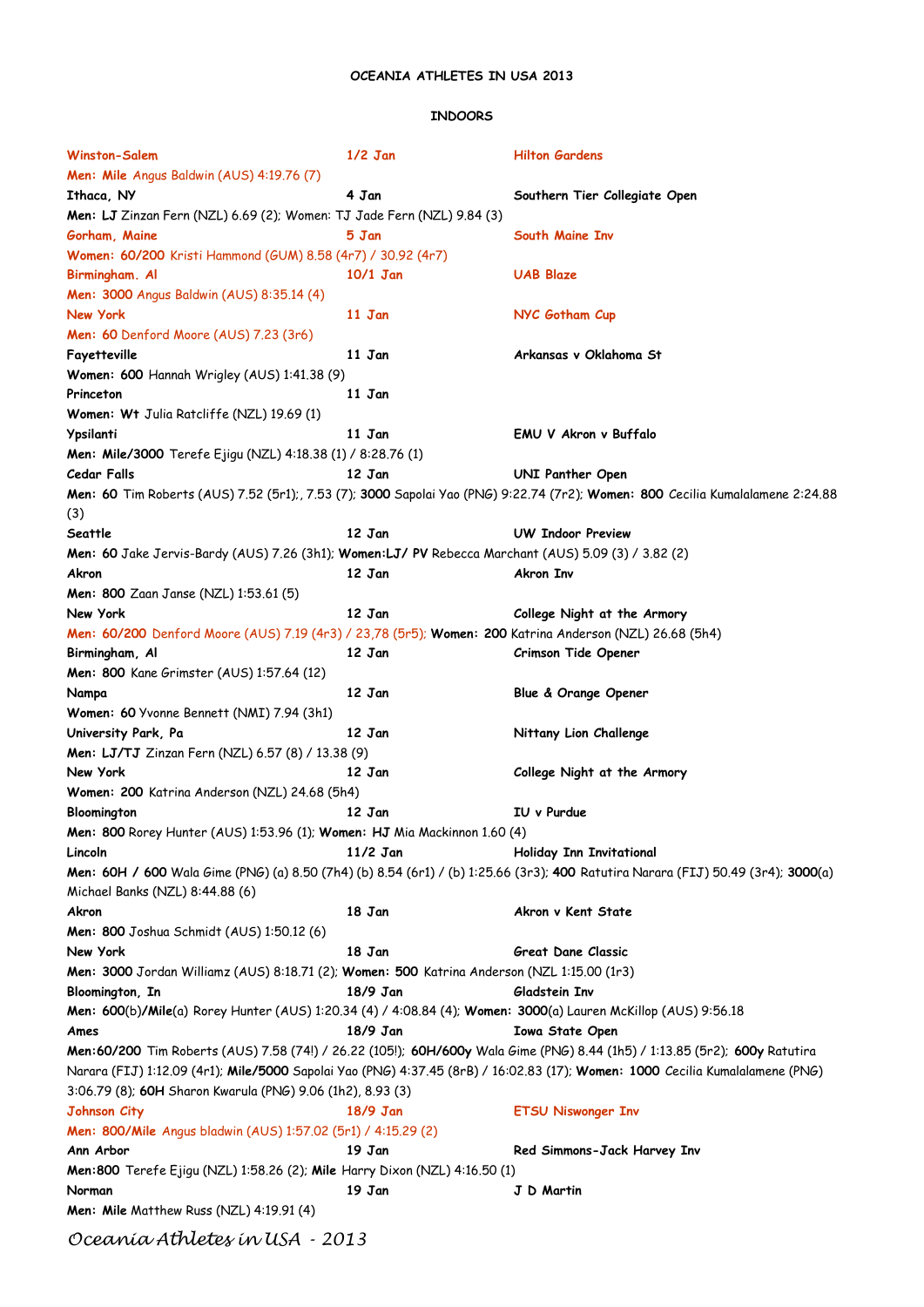**Birmingham, AL 19 Jan Auburn Indoor Inv Men: 60** David Ambler (NZL) 6.89 (3h7); **800** Kane Grimster (AUS) 1:56.49 (7r1) **Nampa 19 Jan Bronco Inv Men: 800** Todd Wakefield (AUS) 1:53.02 (2); **Women: 60** Yvonne Bennett (NMI) 7.93 (3h4), 8.03 (8) **Charleston, IL 19 Jan EIU John Craft Inv Men: Wt** Will Hubber (NZL) 16.79 (5) **Winston-Salem 19 Jan Wake Forest Inv Women: TJ** Phoebe Kershaw (AUS) 10,72 (13) **Tiffin, Oh 19 Jan Men: 800** Zaan Janse (NZL) 1:55.76 (3) **Ithica 19 Jan Upstate Challenge Men: LJ** Zinzan Fern (NZL) 6.31 (15) **Manhattan, Ks 19 Jan Wildcat Inv Women: 600y** Katherine Camp (NZL) 1:24.77 (2) **New York 19 Jan NYU Team Challenge Women: 3000** Annie Keown (NZL) 10:04.52 (2r1) **Kingston, RI 19 Jan URI Sorlien Inv Men: 1000** Julian Matthews (NZL) 2:26.69 (5); **Mile** Dominic Channon (NZL) 4:12.16 (1) **Winston-Salem 20 Jan Winston-Salem State Open Men: 60/200** Denford Moore (AUS) 7.29 (4r6) / 24.00 (4r7); **Women: 200/400** Brooke Cull (NZL) 28.40 (4r5) / 63.56 (4r3) **Jonesboro, AR 25 Jan ASU Invitational Men: 800/Mile** Nathan Carr (AUS) dnf / 4:29.81 (4) **Lexington 25 Jan Rod McCrary Memorial Men: Wt** Will Hubber (NZL) 16.30 (18) **New York 24/5 Jan Metropolitan Champs Women: 1000/3000** Olivia Burne (NZL) 2:52.72 (3r1) / 9:46.12 (2); **Mile** Annie Keown (NZL) 5:05.22 (3) **Colorado Springs 24/6 Jan Air Force Inv Men: Mile** Michael Banks (NZL) 4:28.21 (12) **Boston 25/6 Jan Terrier Invitational Men: 1000** Julian Oakley (NZL) 2:26.26 (3r1); Alex Wallace (NZL) 2:28.23 (2r2); **Mile**(b) Julian Matthews (NZL) 4:00.33 (6); **3000** Dominic Channon (NZL) 8:15.09 (11r1); **5000**(b) Ben Ashkettle (AUS) 14:15.05 (1); **Women: 5000** (a) Laura Nagel (NZL) 16:07.56 (5r1) **Houston 26 Jan Howie Ryan Inv Men: 3000** Matthew Russ (NZL) 8:24.08 (2r2); **Women: Mile** Eleanor Wardleworth (AUS) 5:18.78 (12) **Cedar Falls 25/6 Jan Jack Jennett Inv Men: 60H/400H** Wala Gime 9PNG) 8.42 (4r1) / 54.94 (1); **400** Ratutira Narara (FIJ) 49.54 (2); **Women 800** Cecilia Kumalalamene (PNG) 2:23.35 (5r3) **Blacksburg 25/6 Jan Hokie Inv Men: 1000** Alex Rose (AUS) 2:26.75 (4r1); **Women:300** Caitlin Sargent (AUS) 38.73 **( ) LJ(**a)**/TJ** Phoebe Kershaw (AUS) (b) 4.66 (19) / 10.86 (9 **Seattle 25/6 Jan UW Inv Men: SP** Cody Thomas (NZL) 12.34 ( ); **Women: TJ/PV** Rebecca Marchant (AUS) 11.70 (6) / 3.93 (2) **Allendale, Mi 26 Jan GVSU Quad Men: Mile** Terefe Ejigu (NZL) 4:07.31 (1); **3000** Harry Dixon (NZL) 8:24.67 (1);**SP.WT** Alex Rose (SAM) 16.99 (2) / 16.20 (9) **Mankato 25/6 Jan MSU Open Men: 400** Paul Pokana (PNG) 52.05 (1r3); **1000**(b)**/ 3000**(a) Sapolai Yao (PNG) 2:45.02 (8) / 9:22.74 (5) **Ames 26 Jan Bikk Bergen Inv Men: 3000** Craig Lautenslager (NZL) 8:25.45 (13) **University Park, Pa 26 Jan Penn State National Men: 3000** Sam McEntee (AUS) 8:08.39 (1) **Pullman 26 Jan Cougar Indoor Inv Men: Mile** Todd Wakefield (AUS) 4:08.97 (1) **Albuquerque 26 Jan New Mexico Collegiate Men:** Mile Kevin Batt (AUS) 4:05.57 (4) **New York 26 Jan New Balance Games Women: 1500/Mile** Genevieve LaCaze (AUS) 4:20.53 (7+) / 4:41.68 (7) **Nampa 26 Jan Jackson's Inv Women: 60/200** Yvonne Bennett (NMI) 7.88 (2h1) / 25.16 (2h3) **Normal 26 Jan Redbird Inv**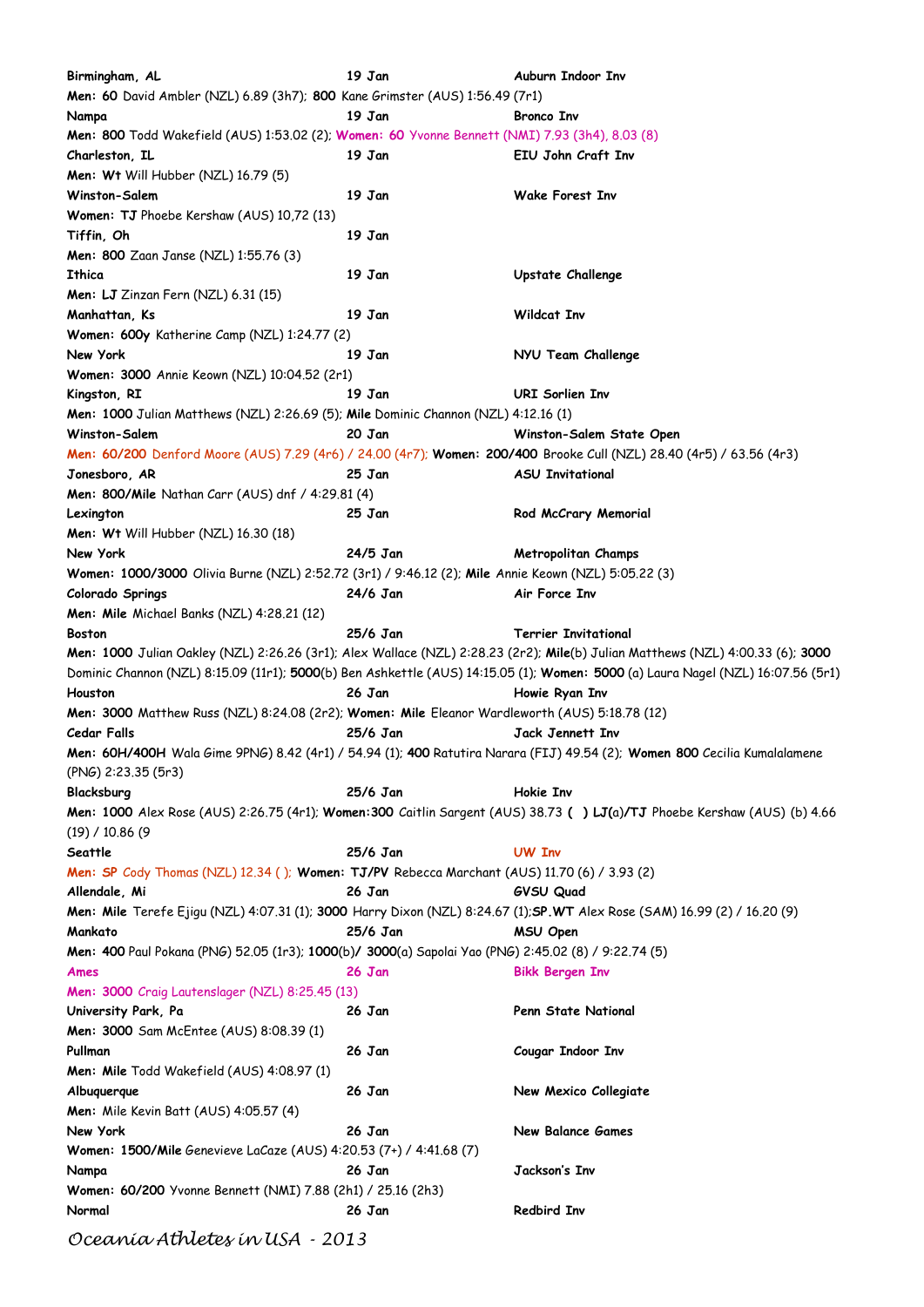| Men: 800 Joshua Schmidt (AUS) 1:54.02 (2)                                                              |           |                                                                                                                              |
|--------------------------------------------------------------------------------------------------------|-----------|------------------------------------------------------------------------------------------------------------------------------|
| Colorado Springs                                                                                       | 26 Jan    | Air Force Invitational                                                                                                       |
| Men: Mile Michael Banks (NZL) 4:38.74 (8r2)                                                            |           |                                                                                                                              |
| Fort Wayne                                                                                             | 26 Jan    | <b>IPFW Quad</b>                                                                                                             |
| Women: Mile Lauren McKillop (AUS) 5:03.90 (1)                                                          |           |                                                                                                                              |
| Fayetteville                                                                                           | 25/26 Jan | Razorback Team Inv                                                                                                           |
| Men: 60 David Ambler (NZL) 6.88 (h3)(a), 6.85 (4s1)(b); Women: 800(b) Hannah Wrigley (AUS) 2:18.30 (3) |           |                                                                                                                              |
| Findlay, Oh                                                                                            | 26 Jan    |                                                                                                                              |
|                                                                                                        |           |                                                                                                                              |
| Men: 600 Zaan Janse (NZL) 1:23.74 (2r1)                                                                |           |                                                                                                                              |
| Fairfax, Va                                                                                            | 26 Jan    |                                                                                                                              |
| Men: 60/200 Denford Moore (AUS) 7.34 (4r4) / 24.07 (4r4)                                               |           |                                                                                                                              |
| Warrensburg                                                                                            | 01/2 Feb  | <b>Mule Relays</b>                                                                                                           |
| Women: Pen Zoe Sharpli (AUS) 3498 (1) [5.17, 9.05, 12.52, 1.56, 2:37.06]                               |           |                                                                                                                              |
| Winston-Salem                                                                                          | 02 Feb    | Hilton Garden Inv                                                                                                            |
| <b>Men: Mile</b> Alex Rose $(AUS)$ 4:09.51 $(3)$                                                       |           |                                                                                                                              |
| South Bend                                                                                             | 02 Feb    | Meyo Inv                                                                                                                     |
|                                                                                                        |           | Men: 800 Rorey Hunter (AUS) 1:50.68 (7); Women: Mile Eleanor Wardleworth (Aus) 5:05.63 (41!); 5000 Lauren McKillop (AUS)     |
| 16:40.60 (4)                                                                                           |           |                                                                                                                              |
| University Park, Pa                                                                                    | 02 Feb    | Syles & Sabcock                                                                                                              |
| Women: Wt Julia Ratcliffe (NZL) 16.69 (3)                                                              |           |                                                                                                                              |
| <b>Boston</b>                                                                                          | 02 Feb    | <b>New Balance Ganes</b>                                                                                                     |
| Men: Mile Craig Huffer 3:57.81 (5); Women: Mile Genevieve LaCaze (AUS) 4:41.72 (6)                     |           |                                                                                                                              |
|                                                                                                        | 02 Feb    |                                                                                                                              |
| Lincoln, Ne                                                                                            |           | <b>Frank Sevigne</b>                                                                                                         |
|                                                                                                        |           | Men: Mile Kane Grimster (AUS) 4:09.71 (5); 3000 Michael Banks (NZL) 8:37.22 (4); Women: 800 Katherine Camp (NZL) 2:11.76 (3) |
| New York                                                                                               | 02 Feb    | Armory Collegiate Inv                                                                                                        |
| Women: 400 Katrina Anderson (NZL) 56.74 (1h5)                                                          |           |                                                                                                                              |
| New Haven, Ct                                                                                          | 02 Feb    | Giegengack Inv                                                                                                               |
| Women: Mile Olivia Burne (NZL) 4:54.40 (1)                                                             |           |                                                                                                                              |
| Wichita                                                                                                | 02 Feb    |                                                                                                                              |
|                                                                                                        |           | Men: 400 Roy Ravana (FIJ) 50.29 (1r2), Wala Gime (PNG) 50.73 (2r2); 60H Wala Gime (PNG) 8.47 (3h3), 8.44 (6f2); Women: Mile  |
| Cecilia Kumalalamene (PNG) 5:23.93 (22)60H Sharon Kwarula (PNG) 8.89 (3h5), 8,83 (3f1);                |           |                                                                                                                              |
| Mt Vernon                                                                                              | 02 Feb    | Hilltop Inv                                                                                                                  |
|                                                                                                        |           | Men: 60/200 Paul Pokana (PNG) 7.32(2r3) / 23,72 (5r8); 200 Tim Roberts (AUS) 26.40 (6r4); 3000 Sapolai Yao (PNG) 9:15.69 (5) |
| Lubbock                                                                                                | 02 Feb    | <b>Red Raider</b>                                                                                                            |
| Men: 3000 James Coleman (AUS) 8:38.24 (1); Women: Mile Christina Taylor (NZL) 5:04.58 (3r1)            |           |                                                                                                                              |
| Nampa                                                                                                  | 02 Feb    | <b>Bronco Classic</b>                                                                                                        |
|                                                                                                        |           |                                                                                                                              |
| Women: 400 Yvonne Bennett (NMI) 57.02 (1r3)                                                            |           |                                                                                                                              |
| Findlay                                                                                                | 02 Feb    | <b>Findlay Open</b>                                                                                                          |
| <b>Men: SP</b> Alex Rose (SAM) 16,51 (9)                                                               |           |                                                                                                                              |
| Kingston, RI                                                                                           | 02 Feb    | <b>URI Inv</b>                                                                                                               |
| Men: 800 Julian Oakley (NZL) 1:56.39 (5); 1000 Alex Wallace (NZL) 2:31.24 (2);                         |           |                                                                                                                              |
| Chapel Hill                                                                                            | 02 Feb    | Gene Anderson Inv                                                                                                            |
| Women: 400 Brooke Cull (NZL) 61.63 (4r2)                                                               |           |                                                                                                                              |
| Kenosha, Wi                                                                                            | 02 Feb    | <b>UW Parkside Classic</b>                                                                                                   |
| Women: 200 Jade Barnden (AUS) 27.77 (2r2)                                                              |           |                                                                                                                              |
| Ithaca, NY                                                                                             | 02/3 Feb  | Ithica Bomber Inv                                                                                                            |
| <b>Men: TJ</b> Zinzan Fern (NZL) 13.18 (4)                                                             |           |                                                                                                                              |
| Blacksburg, Va                                                                                         | 08 Feb    | Doc Hale Virginia Tech Elite                                                                                                 |
| Men: Alex Rose (AUS) 8:15.40 (3r1)                                                                     |           |                                                                                                                              |
|                                                                                                        |           |                                                                                                                              |
| Clemson, SC                                                                                            | 08 Feb    | Toger Paw Inv                                                                                                                |
| Women: 200/400 Brooke Cull (NZL) 27.49 (3h10) / 61.33 (4h5)                                            |           |                                                                                                                              |
| Fayetteville                                                                                           | 08 Feb    | Tyson Inv                                                                                                                    |
|                                                                                                        |           | Men: 60H Wala Gime (PNG) 8.22 (7h3); Women: 800 Katherine Camp (NZL) 2:07.85 (3); 60H Sharon Kwarula (PNG) 9.15 (5h5)        |
| Nampa                                                                                                  | 08 Feb    | <b>Boise Team Challenge</b>                                                                                                  |
| Women: 200 Yvonne Bennett (NMI) 24.69 (2r1)                                                            |           |                                                                                                                              |
| Clemson, SC                                                                                            | 8/9 Feb   | <b>Tiger Paw</b>                                                                                                             |
| <b>Men: 3000</b> Angus Baldwin (AUS) 8:50.72 (18)                                                      |           |                                                                                                                              |
| Geneva, Oh                                                                                             | 09 Feb    | <b>SPIRE</b>                                                                                                                 |
|                                                                                                        |           |                                                                                                                              |
| Oceanía Athletes ín USA - 2013                                                                         |           |                                                                                                                              |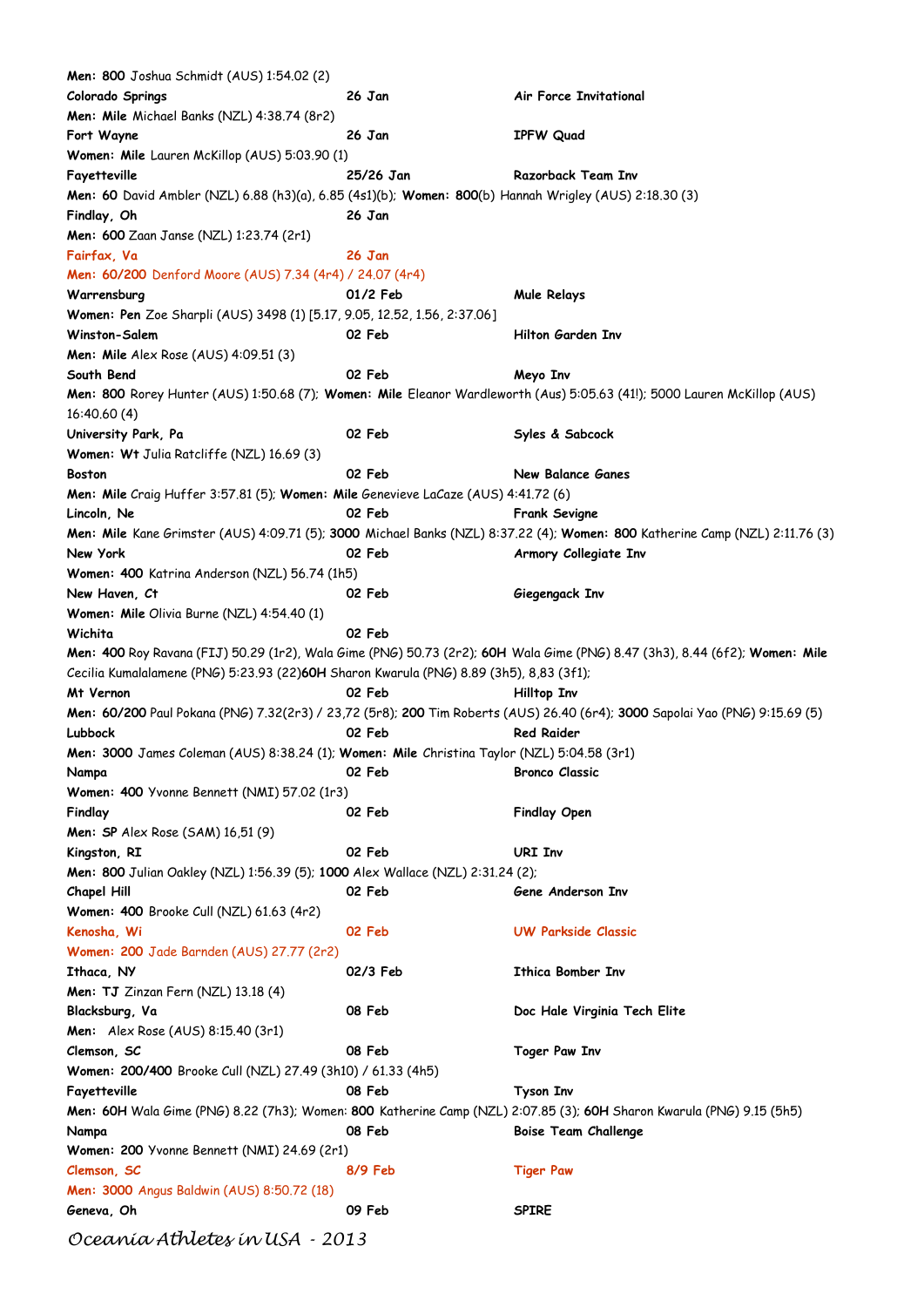| <b>Men: 5000</b> Terefe Ejigu (NZL) 14:05.73 (1), Harry Dixon (NZL) 14:43.52 (11)                                     |          |                                                                                                                                   |
|-----------------------------------------------------------------------------------------------------------------------|----------|-----------------------------------------------------------------------------------------------------------------------------------|
| Ames                                                                                                                  | 08/9 Feb |                                                                                                                                   |
| Men: 800(b) Matt Russ (NZL) 1:53.17 (4r4); Women: 60(a) /60H(a,b)/LJ (a) 7.98 (5h6) / 8.70 (2h1), 8.70 (6) / 5.28 (8) |          |                                                                                                                                   |
| Allendale, Mi                                                                                                         | 08/9 Feb | GVSU                                                                                                                              |
| Men: 800(a) Zaan Janse (NZL) 1:53.52 (99!); Women: 400/TJ Jade Barnden (AUS) 62.87 (1r13) / 9.55 (10c1)               |          |                                                                                                                                   |
| Birmingham, Al                                                                                                        | 08/9 Feb | Samford Inv                                                                                                                       |
| Men: 800/Mile Kane Grimster (AUS) 1:53.40 (5) / 4:08.35 (2); Wt Will Hubber (NZL) 15.81 (17)                          |          |                                                                                                                                   |
| Bloomington, In                                                                                                       | 08/9 Feb | Hoosier Hills                                                                                                                     |
| Men: Mile Rorey Hunter (AUS) 4:13.79 (6)                                                                              |          |                                                                                                                                   |
| Platteville, Wi                                                                                                       | 09 Feb   | UW-Platteville Inv                                                                                                                |
|                                                                                                                       |          | Men:400 Ratutira Ravana (FIJ) 49.65 (1r1), Roy Ravana (FIJ) 49,79 (2r1); Women: 400/800 Cecilia Kumalalamene (PNG) 61.84 (1r1) /  |
| 2:25.05(3r1)                                                                                                          |          |                                                                                                                                   |
| Seattle                                                                                                               | 08/9 Feb | <b>Husky Classic</b>                                                                                                              |
|                                                                                                                       |          | Men: Mile (b) Jordan Williamz (AUS) 4:00.12 (7r2); 3000 (b) Sam McEntee (AUS) 7:54.34 (8rA), Kevin Batt (AUS) 7:57.62 (5rB),      |
|                                                                                                                       |          | Todd Wakefield (AUS) 8:04.27 (14rB), Matt Johnsen (AUS) 8:36.02 () Hep Cody Thomas (NZL) 4648 (9) [7.13, 6.16, 12.34, 1.91, 3.50, |
| 2:50.64]                                                                                                              |          |                                                                                                                                   |
| Princeton                                                                                                             | 09 Feb   | HYP                                                                                                                               |
| Women: Wt Julia Ratcliffe (NZL) 19.74 (2)                                                                             |          |                                                                                                                                   |
| <b>College Station</b>                                                                                                | 09 Feb   | Texas A&M Inv                                                                                                                     |
| Men: LJ Fabrice Lapierre (AUS) 7.68 (1); Women: Mile Eleanor Wardleworth (AUS) 5:08.73 (8)                            |          |                                                                                                                                   |
| Colorado Springs                                                                                                      | 09 Feb   | Air Force Teams Challenge                                                                                                         |
| Men: Mile Michael Banks (NZL) 4:35.51 (5)                                                                             |          |                                                                                                                                   |
| Hampton, Va                                                                                                           | 9/10 Feb |                                                                                                                                   |
|                                                                                                                       |          |                                                                                                                                   |
| Men: 60/200 Denford Moore (AUS) 7.16 (5h1) / 23.61 (4h3)                                                              |          |                                                                                                                                   |
| <b>Seattle</b>                                                                                                        | 10 Feb   | <b>UW Indoor Open</b>                                                                                                             |
| Men: 60/HJ/LJ Cody Thomas (NZL) 7.12 (2r7) / 1.85 (=15) / 6.07 (24)                                                   |          |                                                                                                                                   |
| Landover                                                                                                              | 9/10 Feb | NE Conference                                                                                                                     |
| Women: 500 Katrina Anderson (NZL) 1:16.97 (1h1), 1:16.04 (1f2)                                                        |          |                                                                                                                                   |
| Boston (Roxbury Crossing)                                                                                             | 11/2 Feb | America East                                                                                                                      |
| Women: Mile (b) Olivia Burne (NZL) 4:54.82 (3); 3000(b)/5000(a) Annie Keown ((NZL) 10:12.68 (11) / 17:16.62 (3)       |          |                                                                                                                                   |
| <b>Boston</b>                                                                                                         | 14 Feb   | Boston U Make Up Meet                                                                                                             |
| Men: Mile Julian Matthews (NZL) 3:58.14 (2)                                                                           |          |                                                                                                                                   |
| Mt Pleasant                                                                                                           | 15 Feb   | Jack Skoog                                                                                                                        |
| <b>Men: WT</b> Alex Rose (SAM) 17.37 (2)                                                                              |          |                                                                                                                                   |
| <b>Baton Rouge</b>                                                                                                    | 15 Feb   | <b>LSU Twilight</b>                                                                                                               |
| <b>Men: LJ</b> Fabrice Lapierre (AUS) 7.82 (2)                                                                        |          |                                                                                                                                   |
| Blacksburg                                                                                                            | 15 Feb   |                                                                                                                                   |
| Women: 3000 Heidi Gregson (AUS) 9:27.21 (1)                                                                           |          |                                                                                                                                   |
| Moscow, Id                                                                                                            | 15 Feb   | Idaho Collegiate II                                                                                                               |
| Men: Mile Todd Wakefield (AUS) 4:05.13 (2r1)                                                                          |          |                                                                                                                                   |
| Cape Girardeau                                                                                                        | 15 Feb   | <b>Redhawks Inv</b>                                                                                                               |
| Men: Wt Will Hubber (NZL) 16.71 (6)                                                                                   |          |                                                                                                                                   |
| Kamloops, Can                                                                                                         | 15 Feb   | van Ryswyck                                                                                                                       |
| Women: PV Rebecca Marchant (AUS) 4.01 (10                                                                             |          |                                                                                                                                   |
| Warrensburg                                                                                                           | 15 Feb   | UCM Classic                                                                                                                       |
| Women: 60H / HJ Zoe Sharplin (AUS) 8,72 (1h), 8,71 (10 / 1.61 (3)                                                     |          |                                                                                                                                   |
| Nampa                                                                                                                 | 15/6 Feb | GNAC                                                                                                                              |
| Men: Hep Cody Thomas (NZL) 4863 () [7.13, 6.17, 11.74, 1.91, 8.62, 3.55, 2:50.27]                                     |          |                                                                                                                                   |
| Marion                                                                                                                | 15/6 Feb | <b>WCCAA</b>                                                                                                                      |
|                                                                                                                       |          | Men: LJ(a)/TJ(B) Eugene Vollmer (FIJ) 7.27 (22) / 15.01 (1); Women: LJ(a)/TJ(b) Milika Tuivanuavou (FIJ) 5.93 (1) / 12.77 (1)     |
| Angola, In                                                                                                            | 16 Feb   | <b>WHAC Conference</b>                                                                                                            |
| Men: 100/Mile/1500 Louis Falland (AUS) 2:34.51 (1) /4:30.26 (1) / 8:49.92 (1)                                         |          |                                                                                                                                   |
| Norman, Ok                                                                                                            | 16 Feb   | Sooner Inv                                                                                                                        |
|                                                                                                                       |          | Men: Mile James Coleman (AUS) 4:20.76 (2); Women: 800 Christina Taylor (AUS) 2:15.64 (1r1); SP Alexandra Morgan (ASA) 12.38       |
| (10)                                                                                                                  |          |                                                                                                                                   |
| Ann Arbor                                                                                                             | 16 Feb   | Silverston Inv                                                                                                                    |
| <b>Men: 800</b> Brendon Blacklaws (NZL) 1:54.79 (1)                                                                   |          |                                                                                                                                   |
| Winston-Salem                                                                                                         | 16 Feb   | Fast-Track Tune Up                                                                                                                |
|                                                                                                                       |          |                                                                                                                                   |
| Oceanía Athletes ín USA - 2013                                                                                        |          |                                                                                                                                   |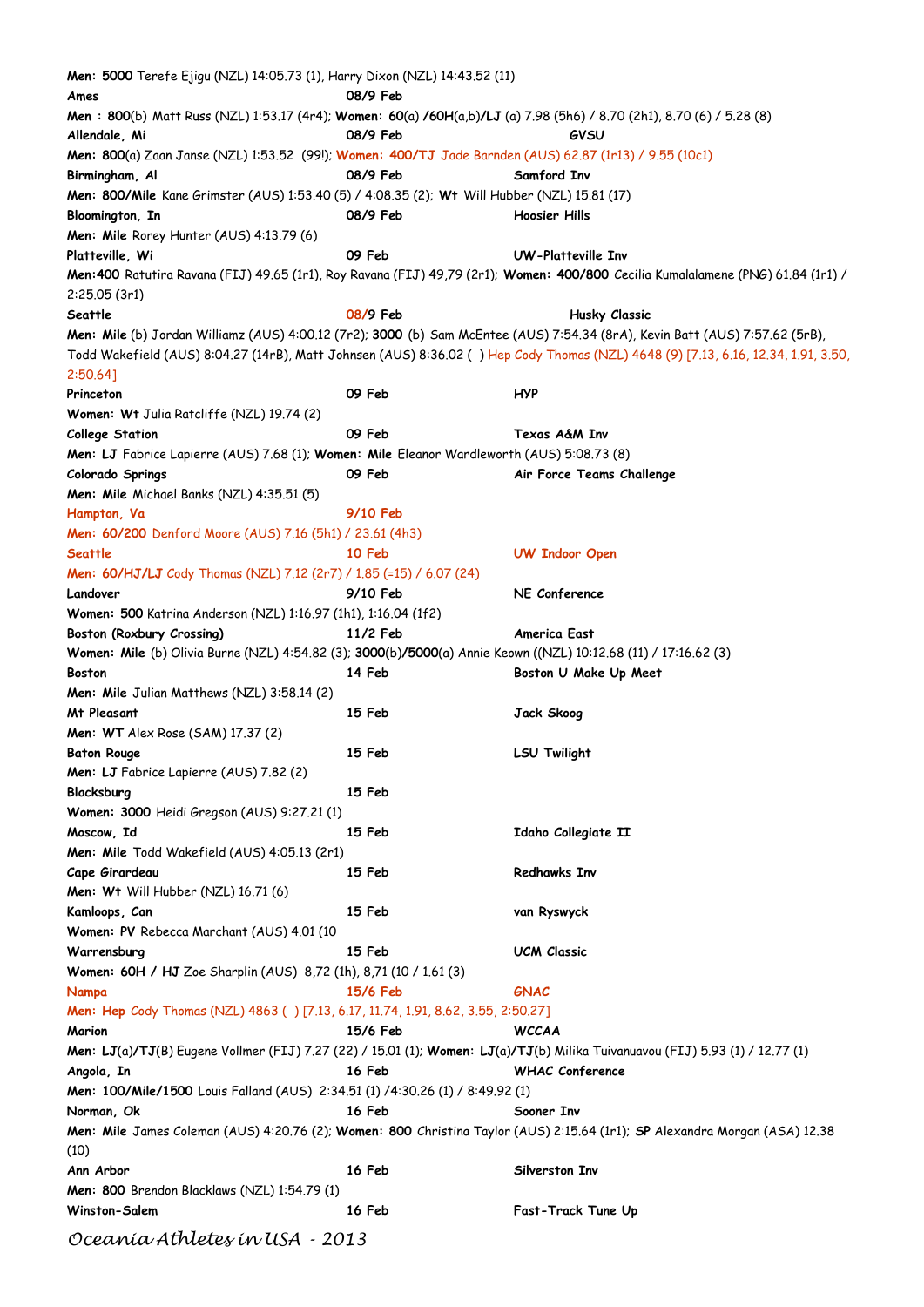| Women: Brooke Cull (NZL) 37.21 (1r5)                                                                               |          |                                                                                                                                    |
|--------------------------------------------------------------------------------------------------------------------|----------|------------------------------------------------------------------------------------------------------------------------------------|
| Storm Lake, Ia                                                                                                     | 16 Feb   | NJCAA Region XI                                                                                                                    |
|                                                                                                                    |          | Men: 55 Tim Roberts (AUS) 7.17 (6h2); 200 Paul Pokana (PNG) 22.61 (1h2); 400 Ratutira Namara (FIJ) 49.38 (1h3), Roy Ravana (FIJ)   |
|                                                                                                                    |          | 50.40 (4h3); 3000/5000 Sapolai Yao (PNG) 9:16.65 (4r2) / 15:52.91 (5); 55H Wala Gime (PNG) 7.78 (1h1). 7.77 (3); Women: 1000       |
| Cecilia Kamlalamene (PNG) 3:10.77 (4)                                                                              |          |                                                                                                                                    |
| New York                                                                                                           | 16 Feb   | Millrose Games                                                                                                                     |
| Men: 1500. Mile Ryan Gregson (AUS) 3:39.20 97+) / 3:55.97 (8)                                                      |          |                                                                                                                                    |
| Kent, Oh                                                                                                           | 16 Feb   | Kent State Tune-up                                                                                                                 |
| Men: 400 Joshua Schmidt (AUS) 50.16 (6h3); 800 Zaan Janes (NZL) 1:52.71 (2r1)                                      |          |                                                                                                                                    |
| Ithaca, NY                                                                                                         | 16 Feb   | Marc Denault Inv                                                                                                                   |
| Men: LJ/TJ Zinzan Fern (NZL) 6.55 (9) / 13.85 (3)                                                                  |          |                                                                                                                                    |
| Moscow, Id                                                                                                         | 16 Feb   | Idaho Open II                                                                                                                      |
| Men: 800 Will Austin-Cray (AUS) 1:56.83 (1)                                                                        |          |                                                                                                                                    |
| Kingston, RI                                                                                                       | 16/7 Feb | Atlantic 10                                                                                                                        |
| Women: 300(b)/5000(a) Lauren McKillop (AUS) 9:48.74 (2) / 17:11.80 (2)                                             |          |                                                                                                                                    |
| Geneva, Oh                                                                                                         | 16/7 Feb | <b>Big East</b>                                                                                                                    |
|                                                                                                                    |          | Men: 1000(a) Julian Matthews (NZL) 2:25.23 (1r3); Mile(b) Julian Oakley (NZL) 4:09.50 (2), Alex Wallace (NZL) 4:11.54 (8); 3000(b) |
|                                                                                                                    |          | Sam McEntee (AUS) 8:03.95 (1), Jordan Williamz (AUS) 8:04.77 (2), Dominic Channon (NZL) 8:11.35 (5); 5000(a) McEntee 14:22.43      |
| (5); Women 3000(b) Laura Nagel (NZL) 9:25.01 (4)                                                                   |          |                                                                                                                                    |
| Blacksburg, Va                                                                                                     | 21/3 Feb | ACC                                                                                                                                |
| Men:60 (a) David Ambler (NZL) 6.85 (3h3), (b) 7.07 (8); 3000 Alexander Rose (AUS) 8:20.02 (8h2)                    |          |                                                                                                                                    |
| Albuquerque                                                                                                        | 21/3 Feb | <b>WAC</b>                                                                                                                         |
| Men: 5000 Craig Lautenslager (NZL) 15:29.02 (4)                                                                    |          |                                                                                                                                    |
| Geneva, Oh                                                                                                         | 22 Feb   | <b>Big Ten</b>                                                                                                                     |
| <b>Men: 800</b> Rorey Hunter (AUS) 1:51.14 (4h2)                                                                   |          |                                                                                                                                    |
| Northfield, MN                                                                                                     | 22 Feb   | Ole Open qualifier                                                                                                                 |
| Men: 400 Roy Ravana (PNG) 49.71 (1r1), Wala Gime (PNG) 49.87 (2r1)                                                 |          |                                                                                                                                    |
| Nampa                                                                                                              | 22/3 Feb | Mountain West                                                                                                                      |
| Men: 3000(a) Michael Banks (NZL) 8:41.97 (19); Women: 200(a)/400(a) Yvonne Bennett (NMI) 24.69 (2h2) / 57.92 (2h1) |          |                                                                                                                                    |
| Ypsilanti                                                                                                          | 22/3 Feb | MAC                                                                                                                                |
|                                                                                                                    |          | Men: 800(a,b) Joshua Schmidt (AUS) 1:55.39 (4h2), 2:00.33 (8); Mile(b)/3000(b)/5000(a) Terefe Ejigu (NZL) 4:12.02 (2r2); 14:33.83  |
| (1) / 8:24.43 (8); 3000(a), Harry Dixon (NZL) 14:45.59 (5); SP(a)/Wt (b) Alex Rose (SAM) 17.11 (5) / 17.49 (6)     |          |                                                                                                                                    |
| <b>Johnson City</b>                                                                                                | 22/3 Feb | <b>Atlantic Sun</b>                                                                                                                |
| Men: Mile/3000 Angus Baldwin (AUS) 4:18.76 (4r2) / 8:56.82 (11r2)                                                  |          |                                                                                                                                    |
| <b>Indianapoli</b>                                                                                                 | 22/3 Feb | <b>GLVC</b>                                                                                                                        |
| Women: TJ Jade Barnden (AUS) 9.51 (16)                                                                             |          |                                                                                                                                    |
| Norman                                                                                                             | 22/3 Feb | Southland                                                                                                                          |
|                                                                                                                    |          | Men: 3000(b)/5000(a) Matthew Johnsen (AUS) 8:38.50 (8) / 15:12.38 (1); Women: 3000 (b)Brooke Cassar (AUS) 10:19.05 (4)             |
| <b>Boston</b>                                                                                                      | 22/3 Feb | <b>NEICAA</b>                                                                                                                      |
|                                                                                                                    |          | Men: 1000 Julian Oakley (NZL) 2:26.66 (1h), 2:26.01 (3), Alex Wallace (NZL) 2:30.10 (h); Mile Dominic Channon (NZL) 4:08.75 (6)    |
| Regina                                                                                                             | 22/3 Feb | Canada West                                                                                                                        |
| <b>Women: PV(a)TJ(b)</b> Rebecca Marchant (AUS) 3.80 (=2) / 11.62 (4)                                              |          |                                                                                                                                    |
| Warrensburg                                                                                                        | 22/4 Feb | <b>MIAA</b>                                                                                                                        |
|                                                                                                                    |          | Women: 60H(b,c)/HJ(c)/Pen(a) Zoe Sharplin (AUS) 8.71 (1h1), 8.58 (2f2) / 1.59 (11) / 3498 (1) [5.17, 9.05, 12.52, 1.56, 3:37.06]   |
| New York                                                                                                           | 23 Feb   | USATF Champs New York                                                                                                              |
| Women: 200 Katrina Anderson (NZL) 25.86 (3h1)                                                                      |          |                                                                                                                                    |
| Allston                                                                                                            | 23 Feb   | <b>Ivy League</b>                                                                                                                  |
| Women: Wt Julia Ratcliffe (NZL) 18.70 (1)                                                                          |          |                                                                                                                                    |
| Spearfish, SD                                                                                                      | 23 Feb   | RMAC                                                                                                                               |
| Men: 3000 Kevin Batt (AUS) 8:20.40 (1)                                                                             |          |                                                                                                                                    |
| Seattle                                                                                                            | 23 Feb   | <b>MPSF</b>                                                                                                                        |
| Men: 3000 Todd Wakefield (AUS) 8:02.06 (1); Women: TJ Charlotte Muschamp (NZL) 11.40 (10)                          |          |                                                                                                                                    |
| Fayetteville                                                                                                       | 23 Feb   | <b>SEC</b>                                                                                                                         |
| Men: Mile(a,b) Kane Grimster (AUS) 4:05.95 (3h1), 4:05.84 (5) Women: 800 Hannah Wrigley (AUS) 2:20.41 (7h2)        |          |                                                                                                                                    |
| Birmingham, Al                                                                                                     | 23/4 Feb | Conference USA                                                                                                                     |
|                                                                                                                    |          | Women: 800(b) Katherine Camp (NZL) 2:07.73 (1); Mile(a)/3000(b) Eleanor Wardleworth (AUS) 5:09.44 (3r1) / 10:13.54 (5r1)           |
| Allendale, Mi                                                                                                      | 24 Feb   | <b>GLIAC</b>                                                                                                                       |
| <b>Men: 800</b> Zaan Janse (NZL) 1:54.15 (8)                                                                       |          |                                                                                                                                    |
|                                                                                                                    |          |                                                                                                                                    |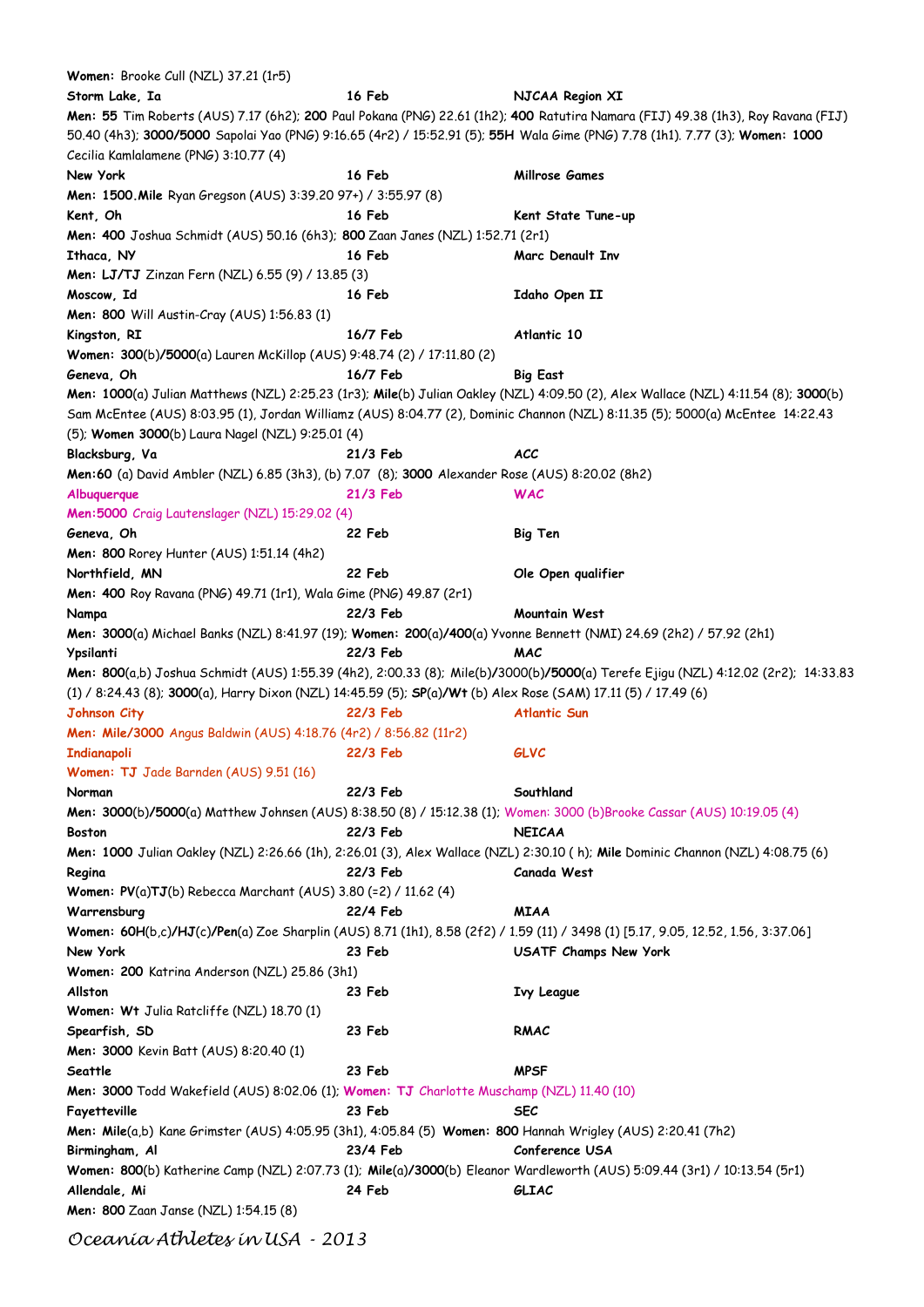| Seattle                                                                                                                       | 24 Feb     | <b>Brooks PR Inv</b>                                                                                                                 |
|-------------------------------------------------------------------------------------------------------------------------------|------------|--------------------------------------------------------------------------------------------------------------------------------------|
| Mene: Mile Joe Hardy (AUS) 4:09.88 (2)                                                                                        |            |                                                                                                                                      |
| Jonesboro                                                                                                                     | 24/5 Feb   | Sun Belt                                                                                                                             |
|                                                                                                                               |            | Men: 800(a,b)/Mile(b)/3000(a) Matt Russ (NZL) 1:55.82 (1h2), 1:58.00 (4) / 4:15.01 (3rA) / 8:28.96 (1rA); 3000(a)/5000(b) James      |
|                                                                                                                               |            | Coleman (AUS) 8:43.89 (11rA) / 15:06.68 (7); Women: 800(a,b)/Mile(b) Christina Taylor (NZL) 2:17.15 (2h3), 2:16.53 (4) / 5:03.63 (3) |
| Fayetteville                                                                                                                  | 01 Mar     | Arkansas Final Qualifier                                                                                                             |
| Women: 800 Katherine Camp (NZL) 2:08.43 (5), Hannah Wrigley (AUS) 2:22.12 (8)                                                 |            |                                                                                                                                      |
| Lubbock                                                                                                                       | 01/2 Mar   | <b>NJCAA</b>                                                                                                                         |
|                                                                                                                               |            | Men:400(a,b)/600(a) Ratutira Narara (FIJ) 48.35 (3h4), 48.38 (2f1) / 1:19.37 (1h2), 1:21.40 (3f2); 400(a) /55H(a,b) Wala Gime (PNG)  |
|                                                                                                                               |            | 49.86 (h) 7.61 (3h2), 7,65 (7); Women: 1000(a) Cecilia Kumalalamene (PNG) 3:09.63 (4h1); 400(a)/55H(a,b) Sharon Kwarule (PNG)        |
| 59.70 (h) / 8.26 (4h2), 8.12 (3)                                                                                              |            |                                                                                                                                      |
| Boston                                                                                                                        | $01/2$ Mar | <b>IC4A/ECAC</b>                                                                                                                     |
| Women:500(b) Katrina Anderson (NZL) 1:14.65 (3h7); 5000 (b) Annie Keown (NZL) 18:00.20 (15r1)                                 |            |                                                                                                                                      |
| South Bend                                                                                                                    | 01/2 Mar   | Alex Wilson Inv                                                                                                                      |
| <b>Men: Mile</b> Dallas North (NZL) $4:05.51(15!)$                                                                            |            |                                                                                                                                      |
| New York                                                                                                                      | 01/2 Mar   | <b>Columbia Final Qualifying</b>                                                                                                     |
|                                                                                                                               |            | Men: 300o Patrick Tiernan (AUS) 8:11.99 (7); Women: 5000 Laura Nagel (NZL) 16:17.28 (9), Leonora Petrie (NZL) 16:32.90 (11), Kim     |
| Smith (NZL) dnf [1,23K splits: Nagel 3:07.59 (2+), 6:17.99 (2=), 9:31.04 (3+); Smith 3:07.41 (1+), 6:17.86 (2+), 9:30.38 (1+) |            |                                                                                                                                      |
| Blacksburg                                                                                                                    | 02 Mar     | Virginia Tech Final Qualifier                                                                                                        |
| Women: Mile Heidi Gregson (AUS) 4:42.76                                                                                       |            |                                                                                                                                      |
| Birmingham, Al                                                                                                                | 08 Mar     | NCAA II                                                                                                                              |
| Men: 3000 Kevin Batt (AUS) 8:07.30 (1); Women: 60H Zoe Sharplin (AUS) 8.58 (4h1)                                              |            |                                                                                                                                      |
| Fayetteville                                                                                                                  | 08 Mar     | NCAA I                                                                                                                               |
| Men: 1500 Juliasn Matthews (NZL) 4:12.57 (8h1)                                                                                |            |                                                                                                                                      |
| Edmonton, Can                                                                                                                 | 08/9 Mar   | Canadian Interuniversity Sports Champs                                                                                               |
| Women: PV/TJ Rebecca Marchant (AUS)) 3.85 (=2) / 11.86 (5)                                                                    |            |                                                                                                                                      |
| St Paul                                                                                                                       | 10 Mar     | USATF MN Indoor Championships                                                                                                        |
| Women: 60/200 Mariana Cress (MHL) 8.81 (5!) / 29.67 (5!)                                                                      |            |                                                                                                                                      |
| <b>Winston-Salem</b>                                                                                                          | 01 Dec     |                                                                                                                                      |
| Women: LJ Phoebe Kershaw 4.82 (6)                                                                                             |            |                                                                                                                                      |
| <b>Boston</b>                                                                                                                 | 07 Dec     | <b>Boston U Season Opener</b>                                                                                                        |
| Women: 5000 Laura Nagel (NZL) 15:42.60 (3r2)                                                                                  |            |                                                                                                                                      |
| <b>Ithaca</b>                                                                                                                 | 07 Dec     | <b>Greg Page Cornell Relays</b>                                                                                                      |
| <b>Men: LJ/TJ</b> Zibzan Fern (NZL) 6.63 (6) / 13.63 (8)                                                                      |            |                                                                                                                                      |
| Princeton, NJ                                                                                                                 | 07 Dec     | New Year's Invitational                                                                                                              |
| Women: Wt Julia Ratcliffe (NZL) 19.52 (1)                                                                                     |            |                                                                                                                                      |
| Mankato                                                                                                                       | 07 Dec     | <b>MSU Mankato Peterson</b>                                                                                                          |
| Men: 400 Mitch Trestrail (NZL) 54.68 (2r3)                                                                                    |            |                                                                                                                                      |
| Northampton                                                                                                                   | 07 Dec     | <b>Winter Classic</b>                                                                                                                |
| Women: HJ Kristi Hammond (GUM) 1.47 (6)                                                                                       |            |                                                                                                                                      |
| Hackensack                                                                                                                    | 08 Dec     | Knight Indoor Classic                                                                                                                |
| <b>Men: 600</b> Chart Miller (AUS) 1:26.44 ()                                                                                 |            |                                                                                                                                      |
| <b>Bloomington, In</b>                                                                                                        | 13 Dec     |                                                                                                                                      |
| Men: 1000 Rorey Hunter (AUS) 2:28.35 (5); Women: HJ Mia MacKinnon (AUS) 1/65 (4)                                              |            |                                                                                                                                      |
| <b>Boston</b>                                                                                                                 | 14 Dec     | Jay Carisella Inv                                                                                                                    |
| Women: 5000 Lucy Young (AUS) 17:08.75 (2)                                                                                     |            |                                                                                                                                      |
|                                                                                                                               |            |                                                                                                                                      |

## **OUTDOORS**

| Azusa                                                                                                             | 26 Jan | <b>Indoor Events</b>                                                                                                          |
|-------------------------------------------------------------------------------------------------------------------|--------|-------------------------------------------------------------------------------------------------------------------------------|
|                                                                                                                   |        | Men: LJ/TJ Eugene Vollmer (FIJ) 6.90/-2.3 (2) / 15.13/-0.6 (2); Women: 60/LJ/TJ/SP Milika Tuivanuavou (FIJ) 8.09/+0.2 (1r2) / |
| $5.77/+02$ (1) / 12.62/+0.9 (1) / 13.33                                                                           |        |                                                                                                                               |
| Santa Barbara                                                                                                     | 02 Feb | Westmont Sunshine Open                                                                                                        |
| Men: LJ/TJ: Eugene Vollmer (FIJ) 6.96 (1) / 15.22 (2); Women: 60H/SP Milika Tuivanuavou (FIJ) 9.22 (1) /13.50 (1) |        |                                                                                                                               |
| Claremont                                                                                                         | 23 Feb | Rossi Relays                                                                                                                  |
| <b>Men: TJ</b> Eugene Vollmer (NZL) 15.11/+2.4 (1)                                                                |        |                                                                                                                               |
| <b>New Orleans</b>                                                                                                | 24 Feb | Rock'n'Roll Marathon                                                                                                          |
| Oceanía Athletes in USA - 2013                                                                                    |        |                                                                                                                               |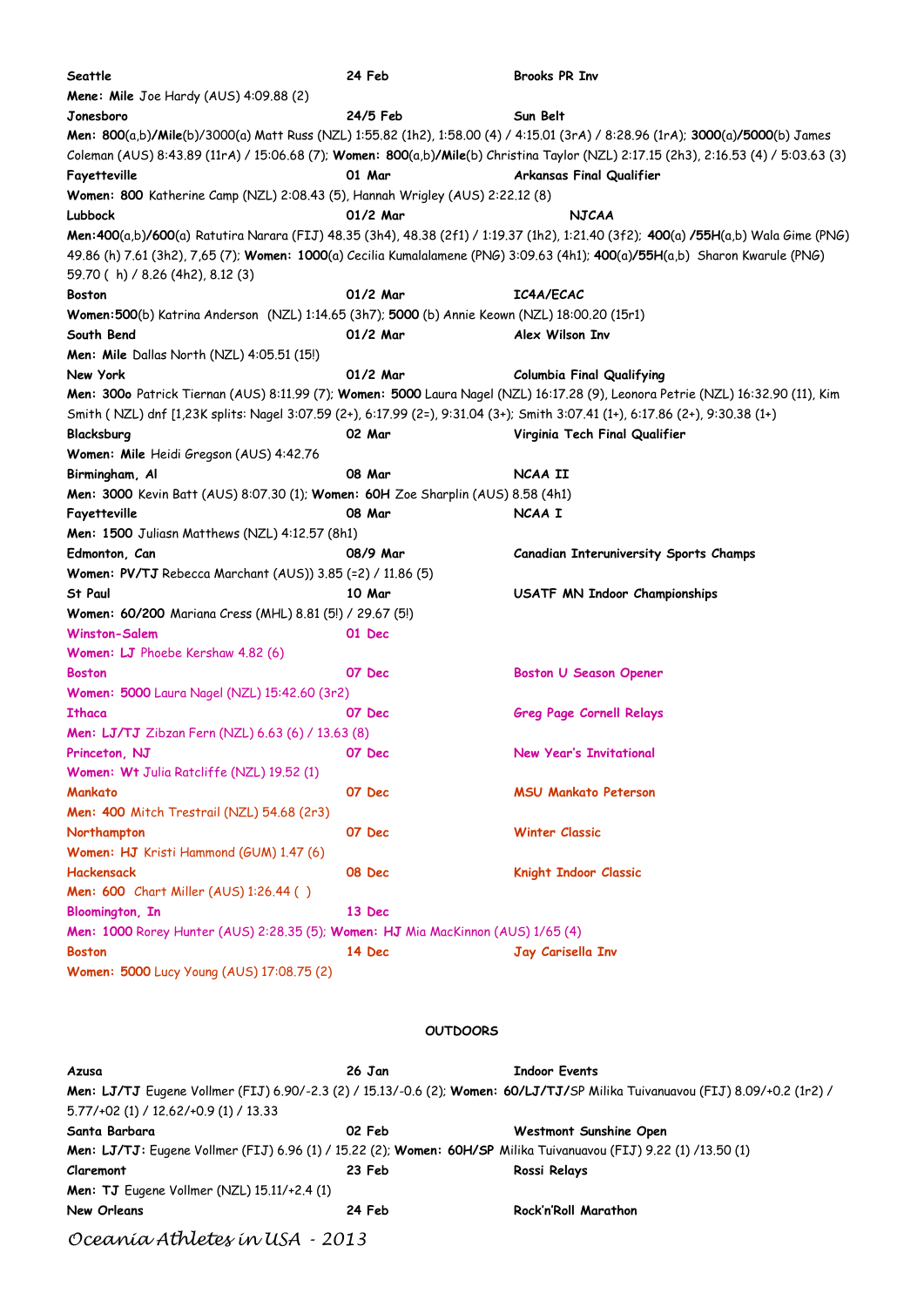| Women: Mar Karen Lockyer (NZL) 2:52.23 (1)                                                                          |               |                                                                                                                                   |
|---------------------------------------------------------------------------------------------------------------------|---------------|-----------------------------------------------------------------------------------------------------------------------------------|
| Hickory, NC                                                                                                         | 02 Feb        | Lenoir-Rhyne Inv                                                                                                                  |
| Women: 100/200/400 Brooke Cull (NZL) 13.32/0.0 (7r1) / 26.34/+2.1 (3r1) / 58.91 (1r1)                               |               |                                                                                                                                   |
| Stephenville                                                                                                        | 07 Mar        | Tarlton State Open                                                                                                                |
| Women: 800 Alisha Dickinson (FIJ) 2:33.84 (1r1); 400H Ana Baleveicau (Kaloucava?) FIJ 68.22 (2)                     |               |                                                                                                                                   |
| Myrtle Beach                                                                                                        | 08 Mar        | Coastal Carolina Inv                                                                                                              |
| Men: 800 Alexander Rose (AUS) 1:54.90 (3r1)                                                                         |               |                                                                                                                                   |
| <b>Lake Charles</b>                                                                                                 | 09 Mar        | <b>Cowboy Relays</b>                                                                                                              |
| Women: Mile Brooke Cassar (AUS) 5:07.02 (4)                                                                         |               |                                                                                                                                   |
| Fullerton, Ca                                                                                                       | 09 Mar        | <b>Ben Brown Inv</b>                                                                                                              |
| Men: 110H/HJ Cody Thomas (NZL) 15.67/+0.3 (2r4) / 1.80 (14)                                                         |               |                                                                                                                                   |
|                                                                                                                     | 14/5 Mar      | <b>Bulls Inv</b>                                                                                                                  |
| Tampa                                                                                                               |               |                                                                                                                                   |
| Women: 800/1500 Linden Hall (AUS) 2:18.39 (5) / 4:41.44 (9)                                                         |               |                                                                                                                                   |
| Northrodge                                                                                                          | 14/5 Mar      | Northridge Inv                                                                                                                    |
| Men: Dec Cody Thomas (NZL) 6781 (1) [11.09/-0.4, 6.47/0.0, 10.56, 1.92, 48.79 / 15.16, 32.39, 3.85, 51.03, 4:52.18] |               |                                                                                                                                   |
| Winston-Salem                                                                                                       | 15/6 Mar      | Wake Forest Open                                                                                                                  |
| $10.82/+1.5(17)$                                                                                                    |               | Men: 800(b)/1500(a) Alex Rose (AUS) 1:55.22 (13 / 3:49.63 (4); Women: LJ(b)/TJ(a) Phoebe Kershaw (AUS)4.86/+0.9 (27) /            |
| Tulsa                                                                                                               | 15/6 Mar      | <b>Tulsa Duels</b>                                                                                                                |
| Women: 200 Katherine Camp (NZL) 25.95 (3r5); 3000 Josie Wilcox (NZL) 10:16.89 (3)                                   |               |                                                                                                                                   |
| Charlotte                                                                                                           | 15 Mar        | 49er Classic                                                                                                                      |
| Women: 200/400 Brooke Cull 26.44/+0.7 (4h10) / 59.38 (2h7)                                                          |               |                                                                                                                                   |
| <b>Coral Gables</b>                                                                                                 | 15 Mar        | Miami Hurricane Inv                                                                                                               |
| Women: 800 Katrina Anderson (NZL) 2:20.01 (1r2)                                                                     |               |                                                                                                                                   |
| Moscow, Id                                                                                                          | 16 Mar        | Idaho Open                                                                                                                        |
| <b>Men: 800</b> Will Austin-Cray (AUS) 1:56.83(1)                                                                   |               |                                                                                                                                   |
|                                                                                                                     | <b>16 Mar</b> |                                                                                                                                   |
| Canyon, Tx                                                                                                          |               | West Texas A&M Springbreak Classic                                                                                                |
| Women: 400 Alisha Dickinson (FIJ) 63.61 (4); 400H Ana Baleveicau (FIJ) 67.29 (2)                                    |               |                                                                                                                                   |
| Memphis                                                                                                             | 16 Mar        | Rhodes College Open                                                                                                               |
| <b>Men: 400</b> Nathan Carr (AUS) 49.57 (5r1); Women: 5000 Brooke Cassar (AUS) 17:33.75 (1)                         |               |                                                                                                                                   |
| <b>Coral Gables</b>                                                                                                 | <b>16 Mar</b> | <b>Hurtricane Inv</b>                                                                                                             |
| Women: 800 Katrina Anderson (NZL) 2:20.06 (1h2)                                                                     |               |                                                                                                                                   |
| Westlakes Village, Ca                                                                                               | 21 Mar        | Oaks Christian v Malibu                                                                                                           |
| Women: 400 Danni Alakija (FIJ) 57.66 (1)                                                                            |               |                                                                                                                                   |
| Greeley                                                                                                             | 22 Mar        | Tom Benich Inv                                                                                                                    |
| Men: 1500 Michael Banks (NZL) 4:16.01 (10)                                                                          |               |                                                                                                                                   |
| Waco                                                                                                                | 22 Mar        | Baylor Quad Inv                                                                                                                   |
| Men: 800 Matthew Russ (NZL) 1:53.57 (2r3); Women: 1500 Christina Taylor (NZL) 4:42.98 (6)                           |               |                                                                                                                                   |
| Orlando                                                                                                             | 22 Mar        | UCF Inv                                                                                                                           |
| Women: HT Julia Ratcliffe (NZL) 63.99 (1)                                                                           |               |                                                                                                                                   |
| High Point, NC                                                                                                      | 22 Mar        | Vert Klasse                                                                                                                       |
| Women: TJ Phoebe Kershaw (AUS) 10.90/-1.2 (8)                                                                       |               |                                                                                                                                   |
| Tallahassee                                                                                                         | 22 Mar        | Florida State Relays                                                                                                              |
| Women: 1500 Linden Hall (AUS) 4:28.07 (4), Genevieve LaCaze (AUS) nt (17); 30005t LaCaze 10:13.89 (1)               |               |                                                                                                                                   |
|                                                                                                                     | 22/3 Mar      |                                                                                                                                   |
| Tuscaloosa                                                                                                          |               | John Mitchell Alabama Relays                                                                                                      |
| Men: 1500 Rorey Hunter (AUS) 3:56.62 (8r3)                                                                          |               |                                                                                                                                   |
| Tempe                                                                                                               | 22/3 Mar      | ASU Inv                                                                                                                           |
| <b>Men: 1500</b> Kevin Batt (AUS) 3:48.21 (2)                                                                       |               |                                                                                                                                   |
| Arlington, Tx                                                                                                       | 23 Nar        | <b>Bobby Lane Inv</b>                                                                                                             |
| Men: 1500 Craig Lautenslager (NZL)                                                                                  |               |                                                                                                                                   |
| High Point, NC                                                                                                      | 23 Mar        | Vertklasse                                                                                                                        |
| Women: TJ Phoebe Kershaw (AUS) 10.92/-1.2 (8)                                                                       |               |                                                                                                                                   |
| Des Moines                                                                                                          | 23 Mar        | <b>Viking Relays</b>                                                                                                              |
|                                                                                                                     |               | Men: 3000St Sapolai Yao (PNG) 9:55.41 (5); 110H Wala Gime (PNG) 16.04 (6r2); 400H Roy Ravana (FIJ) 55.86 (1r2), Gime 56.63 (3r2); |
| Women: 1500 Cecilia Kumalalamene (PNG) 5:21.80 (4); 100H/400H Sharon Kwalia (PNG) 14.61 (1) / 64.26 (1)             |               |                                                                                                                                   |
| San Francisco                                                                                                       | 23 Mar        | Johnny Mathis Inv                                                                                                                 |
| Men: LJ/TJ Eugene Vollmer (FIJ) 6.90 (3) / f Women: LJ/TJ Milika Tuivanuavou (FIJ) 5.37 (2) / 11.75 (2); DT/ HT     |               |                                                                                                                                   |
| Alexaraee Toeaina (ASA) 43.41 (1) / 49.87 (4)                                                                       |               |                                                                                                                                   |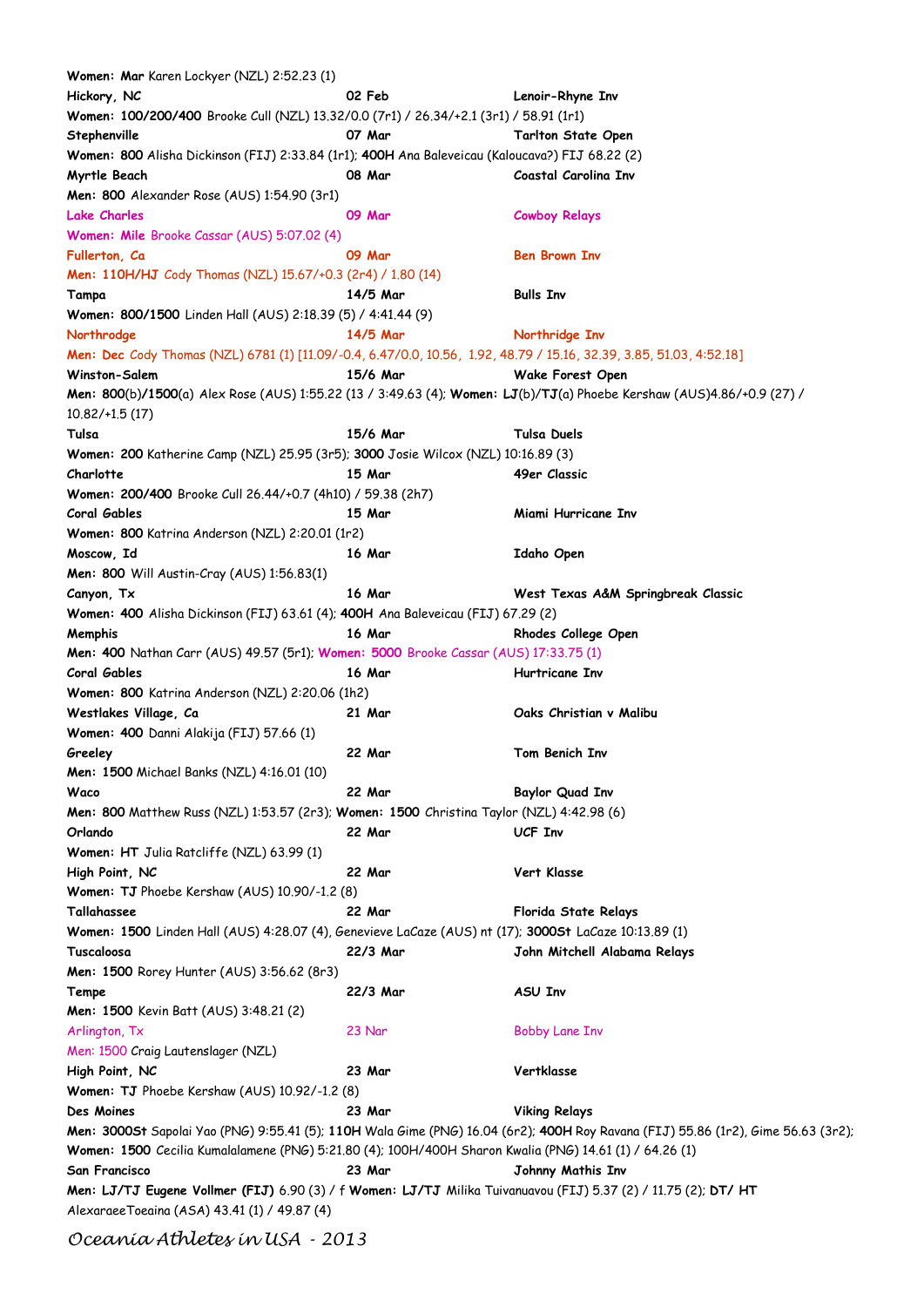| El Paso                                                                                                              | 23 Mar    | Springtime Open                                                                                                                 |
|----------------------------------------------------------------------------------------------------------------------|-----------|---------------------------------------------------------------------------------------------------------------------------------|
| Women: 800 Alisha Dickinson (FIJ) 2;34.67 (1r3); 400H Ana Baleveicau (FIJ) 70.30 (2r2)                               |           |                                                                                                                                 |
| Norman                                                                                                               | 23 Mar    | John Jacobs Inv                                                                                                                 |
| Women: DT Alexandra Morgan (ASA) 45.62 (6)                                                                           |           |                                                                                                                                 |
| Corona, Ca                                                                                                           | 23 Mar    | Roosevelt Speed & Distance Inv                                                                                                  |
| Women: 400 Danni Alakija (FIJ) 56.71 (1)                                                                             |           |                                                                                                                                 |
| Stony Brook, NY                                                                                                      | 27 Mar    | Quad Meet                                                                                                                       |
|                                                                                                                      |           | Men: 3000 Julian Matthews (NZL) 8:17.25 (1); Women: 800 Olivia Burne (NZL) 2:13.93 (10; 3000 Annie Keown (NZL) 10:07.40         |
| Pella, IA                                                                                                            | 28 Mar    | Central College Inv                                                                                                             |
| Men: 800/3000St Sapolai Yao (PNG) 2:07.45 (19!); / 9:43.32 (1)                                                       |           |                                                                                                                                 |
| Austin                                                                                                               | 28/30 Mar | <b>Texas Relays</b>                                                                                                             |
|                                                                                                                      |           | Men: 1500 (a) Matthew Russ (NZL) 3:51.47 (1rB); 5000 (a) Craig Lautenslager (NZL) 14:45.82 (6); 3000St (a) James Coleman (AUS)  |
| 9:40.53 (11r2)                                                                                                       |           |                                                                                                                                 |
| San Marcos                                                                                                           | 29 Mar    |                                                                                                                                 |
|                                                                                                                      |           | <b>Bobcat Relays</b>                                                                                                            |
| Women: 100/200 Yvonne Bennett (NMI) 12.20/+2.3 (1r3) / 24.79/+2.1 (4r2); 800 Christina Taylor (NZL) 2:16.62 (3r1)    |           |                                                                                                                                 |
| Raleigh                                                                                                              | 29 Mar    | <b>Raleigh Relays</b>                                                                                                           |
| 5000 Heidi Gregson (AUS) 16:09.10 (3rA)                                                                              |           | Men: 5000 Alexander Rose (AUS) 14:13.38 (5rB); Women: 400 Brooke Cull (NZL) 58.82 (11r2); Katrina Anderson (NZL) 57.25 (5h4);   |
| Palo Alto                                                                                                            | 29 Mar    | Stanford                                                                                                                        |
|                                                                                                                      |           | Men: 1500 Kevin Batt (AUS) 3:42.78 (3rA); 5000 Todd Wakefield (AUS) 14:02.34 (11rB); 10000 Matt Johnsen (AUS) 30:16.82 (31rB);  |
| Women: 5000 Lauren McKillop (AUS) 16:37.05 (20rC); TJ Charlotte Muschamp (NZL) 12.06/+0.2(8)                         |           |                                                                                                                                 |
| <b>Winston-Salem</b>                                                                                                 | 29/30 Mar | WSSU Collegiate Inv                                                                                                             |
| Women: 200/LJ Phoebe Kershaw (AUS) 28.07/+1.5 (5r3) / 4.94/-0.7 (5)                                                  |           |                                                                                                                                 |
| Orano, ME                                                                                                            | 29/30 Mar |                                                                                                                                 |
| Women: 1500 Laura-Rose Donegan (AUS) 4:50.26 (2)                                                                     |           |                                                                                                                                 |
| Atlanta                                                                                                              | 30 Mar    | <b>Yellow Jacket Inv</b>                                                                                                        |
| Men: 800/1500 Kane Grimster (AUS) 1:56.48 (5r1) / 3:49.88 (2r1)                                                      |           |                                                                                                                                 |
| Fayetteville                                                                                                         | 30 Mar    | Razorback Spring Inv                                                                                                            |
|                                                                                                                      |           |                                                                                                                                 |
|                                                                                                                      |           | Men: 400 Ratutira Narara (FIJ) 48.35 (6); 110H/400H Wala Gime (PNG) 14.69/+2.7 (8) / 53.66 (5r3); 400H Roy Ravana (FIJ) 55.41   |
|                                                                                                                      |           | (1r2); Women: 400 Katherine Camp (NZL) 57.13 (7); 1500 Josie Wilcox (NZL) 4:49.71 (6); DT Alexandra Morgan (ASA) 49.19 (3)      |
| Conway, Ark                                                                                                          | 29/30 Mar | UCA Open                                                                                                                        |
| Men: 800 Nathan Carr (AUS) 1:53.55 (1r1); Women: 1500/5000 Brooke Cassar (AUS) 4:44.10 (3)/ 17:21.70 (1)             |           |                                                                                                                                 |
| <b>Fort Collins</b>                                                                                                  | 30 Mar    | Fum McGraw                                                                                                                      |
| Men: 3000St Michael Banks (NZL) 9:46.58 (4)                                                                          |           |                                                                                                                                 |
| West Long Branch, NY                                                                                                 | 30 Mar    | Monmouth Season Opener                                                                                                          |
| <b>Men: 1500 Matt Bayley (AUS) 4:01.01 (6)</b>                                                                       |           |                                                                                                                                 |
| Fresno                                                                                                               | 04 Apr    |                                                                                                                                 |
|                                                                                                                      |           | Men: LJ Eugene Vollmer 14.29(4); Women: LJ/TJ/SP/DT Milika Tuivanuavou (FIJ) 5,86 (1) / 12.54 (1) / 14.37 (1) / 43.57 (1)       |
| Auburn                                                                                                               | 05/6 Apr  | <b>Tiger Track Classic</b>                                                                                                      |
| Men: 1500 (b) Kane Grimster (AUS) 3:45.72 (2), Alexander Rose (AUS) 3:47.00 (4); HT (a) Will Hubber (NZL) 46.24 (15) |           |                                                                                                                                 |
| Oxford, Oh                                                                                                           | 05/6 Apr  | Miami Inv                                                                                                                       |
| Women: Lauren McKillop (AUS) 4:33.91 (3r4)                                                                           |           |                                                                                                                                 |
| Westwood                                                                                                             | 06 Apr    | Rafer Johnston/JJK                                                                                                              |
| Men: DT Julian Wruck (AUS) 66.69 (1)                                                                                 |           |                                                                                                                                 |
| Princeton                                                                                                            | 06 Apr    | <b>Sam Howell Memorial</b>                                                                                                      |
|                                                                                                                      |           | Men: 5000 Matt Bayley (AUS) 14:28.36 (10); Women: 5000 Leonora Petrina (NZL) 16:32.00 (5); HT Julia Ratcliffe (NZL) 66.69 (1)   |
| Denton                                                                                                               | 06 Apr    | North Texas Spring Classic                                                                                                      |
|                                                                                                                      |           | Men: 1500 Matthew Russ (NZL) 3:53.27 (1); Women: 1500 Christina Taylor (NZL) 4:37.04 (2), Charlotte Wilson (AUS) 4:53.19 (7) DT |
|                                                                                                                      |           |                                                                                                                                 |
| Alexandra Morgan (ASA) 51.88 (2)                                                                                     |           |                                                                                                                                 |
| Gainesville                                                                                                          | 06 Apr    | Florida Relays                                                                                                                  |
| Women: 400 Katrina Anderson (NZL) 57.03 (5h7)                                                                        |           |                                                                                                                                 |
| Willamette                                                                                                           | 06 Apr    | <b>Willamette Inv</b>                                                                                                           |
| Men: 200/110H/LJ Cody Thomas (NZL) 22.28/+1.9 (6r1) / 15.64/+2.0 (3r1) / 5.99/+3.2 (6c2)                             |           |                                                                                                                                 |
| Nampa                                                                                                                | 05/6 Apr  | Idaho Cup                                                                                                                       |
| Women: 100(b)/200(a): Yvonne Bennett (NMI) 12.65/-2.0 (3r2) / 24.83/0.0 (5r1)                                        |           |                                                                                                                                 |
| Williamsburg, Va                                                                                                     | 05 Apr    | <b>Colonial Relays</b>                                                                                                          |
|                                                                                                                      |           | Men: 1500 Julian Oakley (NZL) 3:48.29 (9): Women: 1500: Olivia Burne (BZL) 4:25.89 (5); 5000 Laura Nagel (NZL) 15:50.36 (1)     |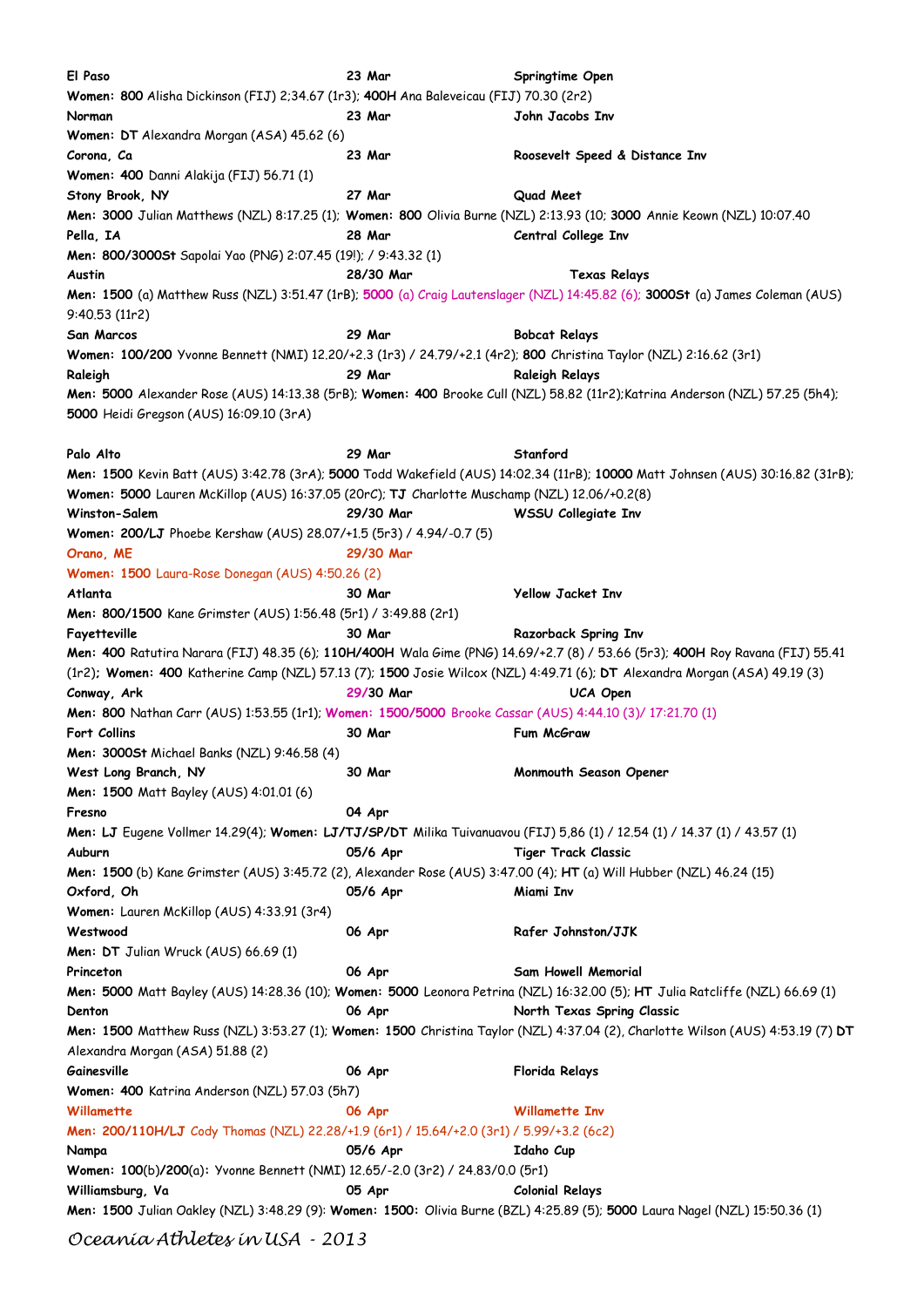| Durhan, NH                                                                                                | 06 Apr     | <b>UNH v Maine v Holy Cross</b>                                                                                                 |
|-----------------------------------------------------------------------------------------------------------|------------|---------------------------------------------------------------------------------------------------------------------------------|
| Women: 5000 Laura Rose Donegan (AUS) 18:17.24 (1)                                                         |            |                                                                                                                                 |
| Searcey, Ark                                                                                              | 06 Apr     | Harding Bison Inv                                                                                                               |
| Men: 200/400 Nathan Carr (AUS) 22.76/+0.6 (5r2) / 50.01 (6r1)                                             |            |                                                                                                                                 |
| Nacogdoches                                                                                               | 06 Apr     | Skechers-SFA Alumni Inv                                                                                                         |
| Women: 5000 Eleanor Wardleworth (AUS) 17:59.45 (5)                                                        |            |                                                                                                                                 |
| Adrian, MI                                                                                                | 06 Apr     | Adrian College All-American Inv                                                                                                 |
| Men: 800 Louis Falland (AUS) 1:58.77 (2r3)                                                                |            |                                                                                                                                 |
| Eugene                                                                                                    | 06 Apr     | Pepsi Team Inv                                                                                                                  |
| Men: 1500 Todd Wakefield (AUS) 3:53.22 (3); Women: TJ Charlotte Muschamp (NZL)11.94/+3.0 (3) [11.75/-0.7] |            |                                                                                                                                 |
| Ithica, NY                                                                                                | 06 Apr     | Oxford/Cambridge v Penn/Cornell                                                                                                 |
|                                                                                                           |            |                                                                                                                                 |
|                                                                                                           |            | Men: TJ Zinzan Fern (NZL) 13.98/0.0; (5); DT/HT Ryan Harper (NZL) 37.35 (7) / 39.65 (6); Women: PV Jennifer Lovell (AUS) 3.42   |
| (5)                                                                                                       |            |                                                                                                                                 |
| Berkeley                                                                                                  | 06 Apr     | Cal v Michigan v Virginia                                                                                                       |
| Men: 800 Brendan Blacklaws (NZL) 1:51.80 (2)                                                              |            |                                                                                                                                 |
| Arcadia                                                                                                   | 06 Apr     | Arcadia Inv                                                                                                                     |
|                                                                                                           |            | Men: Mile Rasmus Bengtsson (NZL) 4:29.85 (11) [4:09.18 @ 1500]; Women: 100/200 Molly Florence (NZL) 11.90/+2.3 (3) / 24.69/+2.8 |
| (1): 3000/3200 Olivia Ritchie (NZL) 10:17.49 (+)/11:00.86 (20)                                            |            |                                                                                                                                 |
| San Marcos, Ca                                                                                            | 06 Apr     | Mangrun Inv                                                                                                                     |
|                                                                                                           |            | Men: 800 Michael Vercoe-Curtis (NZL) 1:54.49 (1), SP/DT Dale Pritchard (NZL) 14.80 (3) / 45.42 (5) Women: 800 Annika Pfitzinger |
| 2:14.64(1)                                                                                                |            |                                                                                                                                 |
| <b>Council Bluffs</b>                                                                                     | 06 Apr     | Border War Challenge                                                                                                            |
|                                                                                                           |            | Men: 100 Tim Roberts (AUS) 12.23 (16!); 400 Paul Pokana (PNG) 49.37 (5); 3000St Sapolai Yao (PNG) 10:10.86 (6); 110H Wala Gime  |
|                                                                                                           |            | (PNG) 15.21 (1)400H Gime 53.96 (1), Roy Ravana (FIJ) 54.24 (3)Women: 800 Cecilia Kumalalamene (PNG) 2:23.38 (3); 100H/400H      |
| Sharon Kwarula (PNG) 15.28 (1) / 63.98 (1)                                                                |            |                                                                                                                                 |
| Gainesville                                                                                               | 06 Apr     | <b>Florida Relays</b>                                                                                                           |
| Men: 100 David Ambler (NZL) 10.63/+1.6 (3r4); Women: 400 Katrina Anderson (NZL) 57.03 (5r7)               |            |                                                                                                                                 |
|                                                                                                           |            |                                                                                                                                 |
| Burnaby, BC                                                                                               | 07 Apr     | Achilles Cup                                                                                                                    |
| Women: LJ Rebecca Marchant (AUS) 4.60/0.0 (9)                                                             |            |                                                                                                                                 |
| Gainesville                                                                                               | 11 Apr     |                                                                                                                                 |
| Women: 400 Katrina Anderson (NZL) 57.03                                                                   |            |                                                                                                                                 |
| Emporia                                                                                                   | $11/2$ Apr |                                                                                                                                 |
| Women: Hep Zoe Sharplin (AUS) 5050 (1) [14.55/0.3, 1.58, 12.24, 26.07/+2.9, 5.29/+2.2, 40.28, 2:35.40]    |            |                                                                                                                                 |
| Salt Lake City                                                                                            | 12 Apr     | <b>Utah Spring Classic</b>                                                                                                      |
| Women: 200 Yvonne Bennett (NMI) 25.02 (5r4)                                                               |            |                                                                                                                                 |
| Amarillo, Tx                                                                                              | 13 Apr     | W Texas Open                                                                                                                    |
|                                                                                                           |            | Women: 400 Alisha Dickinson (FIJ) 63.68 (4); 800 Alisha Dickinson (FIJ) 2:34.76 (6r2); 400H Ana Baleveicau 66.88 (3r2))         |
| Lincoln, Ne                                                                                               | 13 Apr     | Nebraska Quad                                                                                                                   |
| <b>Men: 3000St</b> Michael Banks (NZL) 9:30.08 (1); <b>Women: 3000</b> Josie Wilcox (NZL)                 |            |                                                                                                                                 |
| Des Moines                                                                                                | 13 Apr     |                                                                                                                                 |
| <b>Men: 1500</b> Sapolai Yao (PNG) 4:13.81 (23)                                                           |            |                                                                                                                                 |
| Claremont, Ca                                                                                             | 13 Apr     | Pomona-Pitzer                                                                                                                   |
|                                                                                                           |            | Men: 800 Rasmus Bengtsson (NZL) 1:56.18 (24!); 1500 Michael Vercoe-Curtis (NZL) 3:51.09 (6); Women: 100/200 Molly Florence      |
|                                                                                                           |            | 12.03/+1.8 (4r1) / 24.82/+1.6 (7r2); 1500 Annike Pfitzinger (NZL) 4:27.48 (2), Olivia Ritchie (NZL) 4:40.18 (28!); TJ/JT Milika |
|                                                                                                           |            |                                                                                                                                 |
| Tuivanuavou (FIJ) 12.86/(1) / 38.48 (6)                                                                   |            |                                                                                                                                 |
| Providence, RI                                                                                            | 13 Apr     | Brown Inv                                                                                                                       |
| Men: Mile Dominic Channon (NZL) 4:10.02 (1); Women: 800 Olivia Burne (BZL) 2:11.55 (1)                    |            |                                                                                                                                 |
| Mahwah, NJ                                                                                                | 13 Apr     | Metro Champs                                                                                                                    |
| Women: 800 Katrina Anderson (NZL) 2:16.62 (3r1)                                                           |            |                                                                                                                                 |
| Oxford, Ms                                                                                                | 13/4 Apr   | Ole Miss Inv                                                                                                                    |
|                                                                                                           |            | <b>Men: 800</b> Nathan Carr (AUS) 1:51.19 (3); HT Will Hubber (NZL) 57.49 (7); Women: 5000 Brooke Cassar (AUS) 17:04.16 (3)     |
| Louisville                                                                                                | 13 Apr     | Louisville Border Battle                                                                                                        |
| Women: HJ Mia Mackinnon (AUS) 1.71 (4)                                                                    |            |                                                                                                                                 |
| Carpinteria, Ca                                                                                           | 13 Apr     |                                                                                                                                 |
| Women: 200/400 Danni Alakija (FIJ) 25.42/+1.9 (2); 57.89 (1)                                              |            |                                                                                                                                 |
| Tallahassee                                                                                               | $12/3$ Apr | <b>FSU Seminole Inv</b>                                                                                                         |
| Men: 100(a) David Ambler (NZL) 10.65/+2.1 (2r2); Women: 1500(b) Linden Hall (AUS) 4:21.68 (5)             |            |                                                                                                                                 |
| Ogden                                                                                                     | 13 Apr     | Weber State Spring Classic                                                                                                      |
|                                                                                                           |            |                                                                                                                                 |
| Oceanía Athletes in USA - 2013                                                                            |            |                                                                                                                                 |
|                                                                                                           |            |                                                                                                                                 |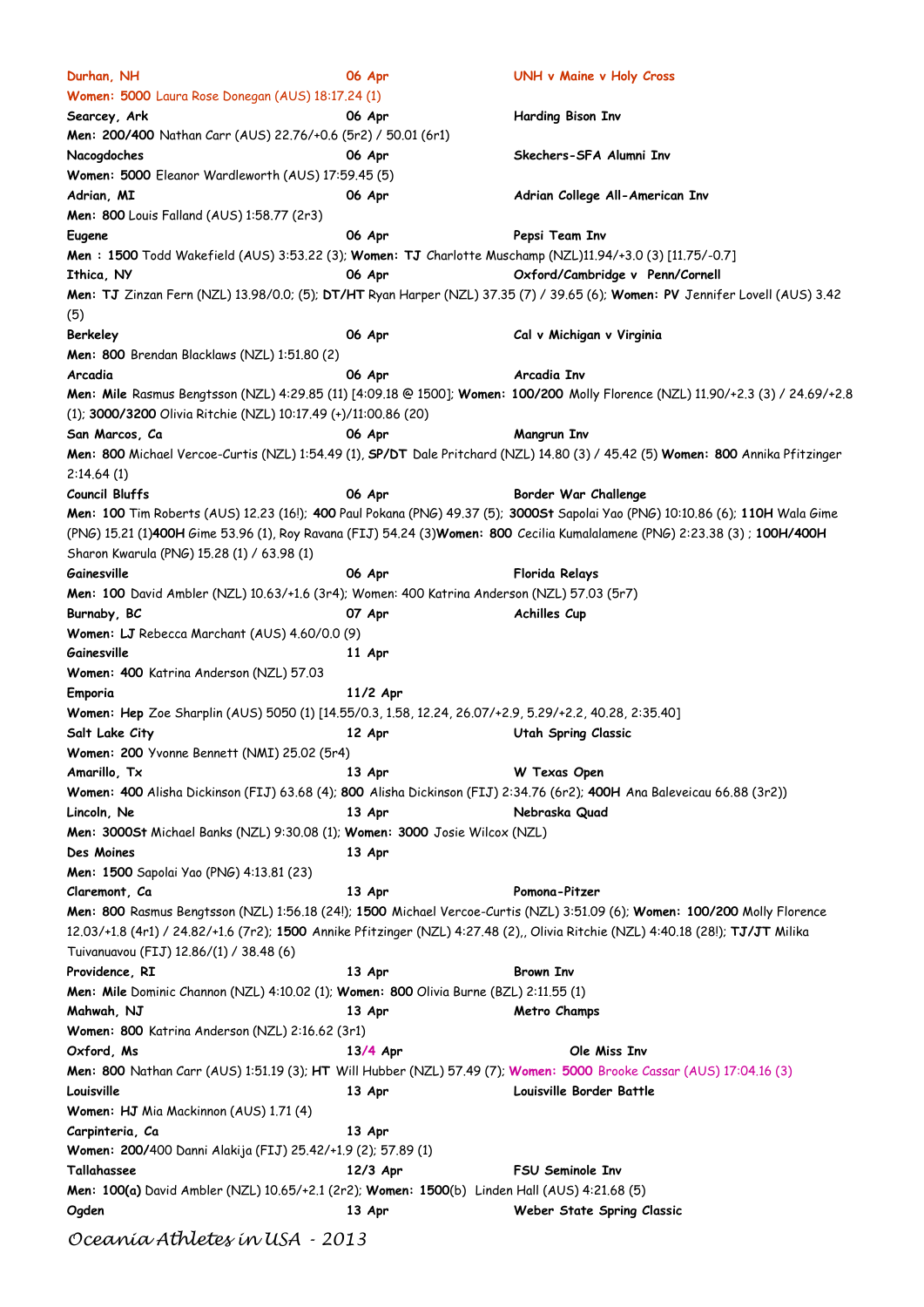| Women: 400 Yvonne Bennett (NMI) 56.24 (2r2)                                                                       |           |                                                                                                                                    |
|-------------------------------------------------------------------------------------------------------------------|-----------|------------------------------------------------------------------------------------------------------------------------------------|
| Columbus, Oh                                                                                                      | 13/4 Apr  | All Ohio                                                                                                                           |
| Men: 800 Zaan Janse (NL) 1:55.79 (9)                                                                              |           |                                                                                                                                    |
| Lewisburg                                                                                                         | 13/4 Apr  | <b>Bison Outdoor Classic</b>                                                                                                       |
| MenL TJ Zinzan Fern (NZL) 14.21                                                                                   |           |                                                                                                                                    |
| Wichita                                                                                                           | 10/3 Apr  | K T Woodman                                                                                                                        |
|                                                                                                                   |           | Men: 400 Ratutira Narara (FIJ) 52.48 110H/400H Wala Gime (PNG) 15.04/4.3 (3h2) / 54.35 (3h5); Women: 800/1500 Cecilia              |
| Kumalalamene (PNG) 2:24.71 (3r3) / 5:07.82 (14r3); 100H Sharon Kwarula (PNG) 14.41/+4.2 (2h6)                     |           |                                                                                                                                    |
| Newark, De                                                                                                        | 13 Apr    |                                                                                                                                    |
| 1500 Patrick Tiernan (AUS 3:58.48 (4)                                                                             |           |                                                                                                                                    |
| Grand Rapids, Mich                                                                                                | 15 Apr    | Q Elite Spring Half Marathom (track)                                                                                               |
| <b>Men: HM</b> Louis Falland (AUS) 1:32.19 (5)                                                                    |           |                                                                                                                                    |
| <b>Boston</b>                                                                                                     | 15 Apr    | <b>Boston Marathon</b>                                                                                                             |
|                                                                                                                   |           | Men: Mar Jeff Hunt (AUS) 2:14.28 (8), Chris Hartshorn (NZL) 2:27.58 (59),neil Pearson GBR?AUS 2:34.45 (122), Timothy Clarke        |
|                                                                                                                   |           | (AUS) 2:34.51 (123); Women: Mar Rachel Stanton (AUS) 2:49.03 (39), Sharon Ryder (AUS) 3:04.51, Christina kersey (NZL) 3:06.25      |
| (245), Jodie Oborne (AUS) 3:16.25, Mikayla Rose 3:17.07 (640), Claire Broadway (AUS) 3:18.32 (716)                |           |                                                                                                                                    |
|                                                                                                                   |           |                                                                                                                                    |
| Cambridge, Ma                                                                                                     | 16 Apr    | Oxford/Cambridge v Harvard/Yale                                                                                                    |
| Men: DT/HT Ryan Harper 38.87 (5) / 38.74 (5); Women: PV Jennifer Lovell (AUS) 3.25 (4)                            |           |                                                                                                                                    |
| Stony Brook, NY                                                                                                   | 11/8 Apr  | <b>Wolfie Inv</b>                                                                                                                  |
| Women: 3000St Laura Rose Donegan (AUS) 11:01.60 (1)                                                               |           |                                                                                                                                    |
| Durham, NH                                                                                                        | 13 Apr    | <b>UNH Wildcat Inv</b>                                                                                                             |
| Women: 3000St Laura Rose Donegan (AUS) 11:19.93 (1)                                                               |           |                                                                                                                                    |
| Charlottesville, Va                                                                                               | 18 Apr    | Atlantic CC                                                                                                                        |
|                                                                                                                   |           | Men: 100 David Ambler (NZL) 10.52/+1.6 (3h2), 10.55/+0.9 (5); 1500/5000 Alexander Rose (AUS) 3:55.02 (4h3) / 14:29.05 (12);;       |
| Women: 1500(a,b) Linden Hall (AUS)4:24.81 (3h1), 4:23.41 (4)                                                      |           |                                                                                                                                    |
| Walnut                                                                                                            | 18 Apr    | Mt SAC Relays                                                                                                                      |
|                                                                                                                   |           | Men: 1500(a) Brendan Blacklaws (NZL) 3:47.27 (7r2), Matt Russ (NZL) 3:49.71 (3r4), Reid Hunter (NZL) 3:54.53 (8r);5000 Craig       |
|                                                                                                                   |           | Lautenslager (NZL) 14:40.41 (16rC); 10000(a) Matt Johnsen (AUS) 30:00.14 (22); 3000St Louis Falland (AUS) 9:10.89 (14); James      |
|                                                                                                                   |           | Coleman (AUS) 9:31.68 (20); Women: 1500(a) Anneke Pfitzinger (NZL) 4:29.32 (7r3); Olivia Ritchie (NZL) 4:32.95 (10r6); 10000 Laura |
| Nagel (NZL) 33:46.69 (2); 30005t Charlotte Wilson (AUS) 10:36.49 (2), Christine Taylor (NZL) 10:51.85 (8rB)       |           |                                                                                                                                    |
| Walnut                                                                                                            | 19 Apr    | Mt SAC Relays                                                                                                                      |
|                                                                                                                   |           | Men: 800 Nathan Carr (AUS) 1:52.42 (11r3); 1500 Julian Matthews (NZL) 3:41.88 (6); 5000 Liam Adams (AUS) 13:31.21 (7), Malcolm     |
|                                                                                                                   |           | Hicks (NZL) 13:43.96 (17), Kevin Batt (AUS) 13:44.44 (18); Terefe Ejigu (NZL) 14:23.31 (30); Dominic Channon (NZL) 14:00.89 (2);   |
| 10000 Craig Lautenslager (NZL) 14:40.41 (16); DT Julian Wruck (AUS) 64.55 (1)                                     |           |                                                                                                                                    |
| <b>Binghampton</b>                                                                                                | 19 Apr    | tri meet                                                                                                                           |
| Men: TJ Zinzan Fern (NZL) 13.96 (6)                                                                               |           |                                                                                                                                    |
|                                                                                                                   |           |                                                                                                                                    |
| Hickory, NC                                                                                                       | 19 Apr    | <b>SE Regional Champs</b>                                                                                                          |
| Women: 400 Brooke Cull (NZL) 58.10(1)                                                                             |           |                                                                                                                                    |
| <b>Baltimore</b>                                                                                                  | 19/20 Apr | Morgan State Legacy                                                                                                                |
| Women: 400 Katrina Anderson (NZL) 57.80 (4h7)                                                                     |           |                                                                                                                                    |
| Lawrence, Ks                                                                                                      | 19/20 Apr | <b>Kansas Relays</b>                                                                                                               |
|                                                                                                                   |           | Men: 110H(a)/400H(ht a, b) Wala Gime (PNG) 15.04/+0.7 (2h1) / 54.12 (3h4), 54.00 (6); 3000St(a) Sapolai Yao (PNG) 9:58.99 (17);    |
| Women: 100H(a)/400H(a) Sharon Kwarula (PNG) 14.81/+1.8 (3h5) / 63.15 (2h5)                                        |           |                                                                                                                                    |
| Princeton, NJ                                                                                                     | 19 Apr    |                                                                                                                                    |
| Men: 1500 Jordan Williamz (AUS) 3:44.43 (1), Sam McEntee (AUS) 3:44.53; Women: HT Julia Ratcliffe (NZL) 68.80 (1) |           |                                                                                                                                    |
| Azusa                                                                                                             | 19 Apr    | Bryan Clay Inv                                                                                                                     |
|                                                                                                                   |           | Men: 800 Vercoe-Curtis (NZL) 1:53.86 (); SP Pritchard (NZL) 14.78 (17); 110H/HJ/SP Cody Thomas (NZL) 15.24/+1.3 / 1.92 (21) /      |
| 11.19 (9c4); Women: 100 Molly Florence (NZL) 11.92/+2.6 (4); TJ/HT Milika Tuivanuavou (FIJ) 12.73 (1) / 29.72 ()  |           |                                                                                                                                    |
| Abilene                                                                                                           | 19 Apr    | Heartland/McMurray Inv                                                                                                             |
| Women: 400 Alisha Dickinson (FIJ) 61.94 (1r1); 400H Ana Baleveicau (FIJ) 68.69 (1)                                |           |                                                                                                                                    |
| Columbus, Oh                                                                                                      | 19/20 Apr | Jesse Owens                                                                                                                        |
| 800 Zaan Janse (NZL) 1:54.86 (6r2)                                                                                |           |                                                                                                                                    |
| Chester, PA                                                                                                       | 20 Apr    | Widener Inv                                                                                                                        |
| Men: 1500 Patrick Tiernan (AUS) 3:49.67 (4)                                                                       |           |                                                                                                                                    |
| Palo Alto                                                                                                         | 20 Apr    | Big Meet: Stanford V Cal                                                                                                           |
| 400 Stephen Solomon (AUS) 46.91 (1)                                                                               |           |                                                                                                                                    |
| Pullman                                                                                                           |           |                                                                                                                                    |
|                                                                                                                   | 20 Apr    |                                                                                                                                    |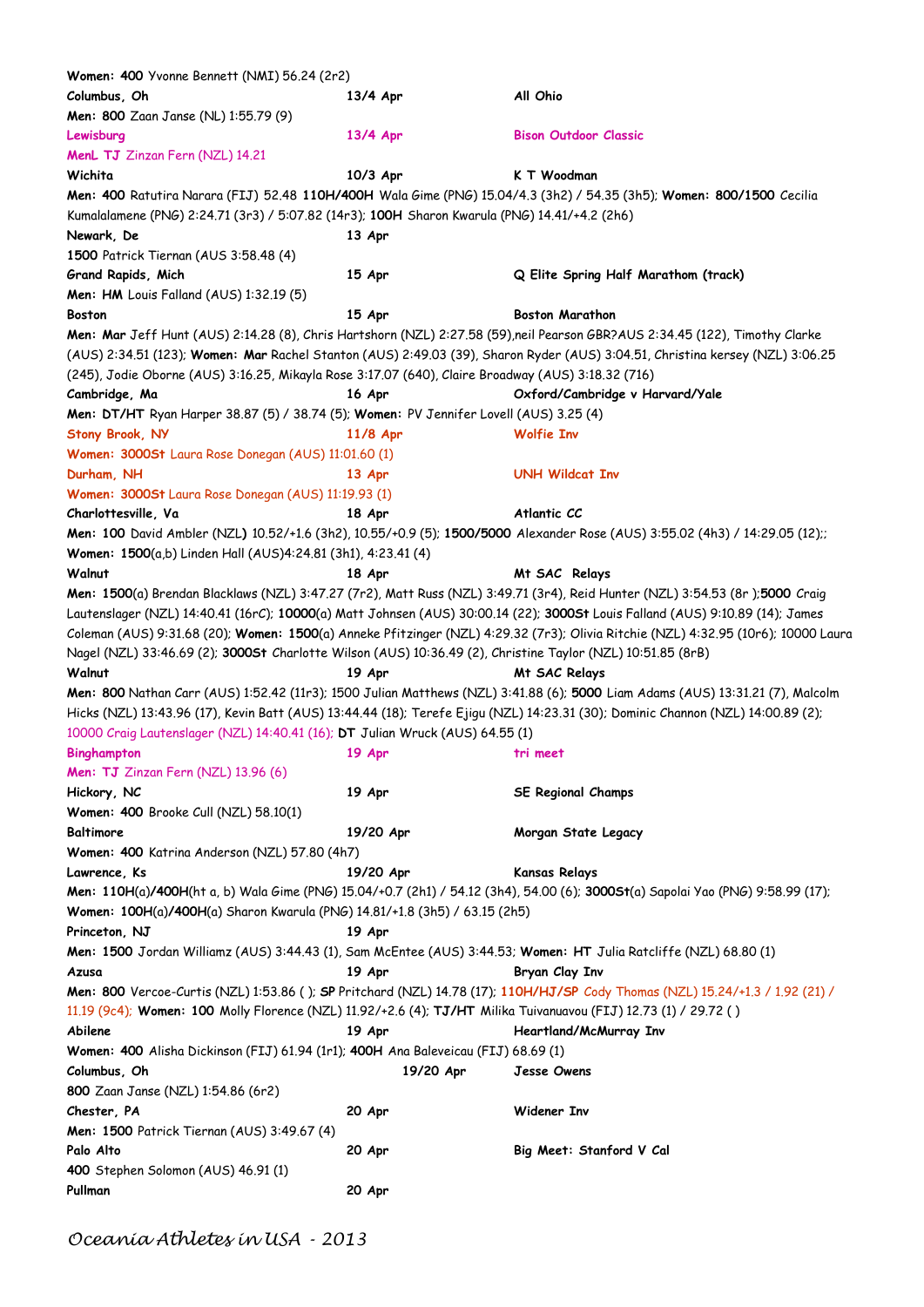**Men: 1500** Todd Wakefield (AUS) 3:44.88 (1), Will Austin-Cray (AUS) 4:03.85 (9); Women: TJ Charlotte Muschamp (NZL) 12.46/+1.3 (1) **Norwalk 20 Apr Long Beach State Inv Men: 1500** Matthew Russ (NZL) 3:46.55 (3r1), Nathan Carr (AUS) 3:57.59 (3r5);**110H/LJ/DT** Cody Thomas (NZL) 15.23?+1.0 / 6.32/+1.5 (3c1) / 35.05 (8c4); **Women: 1500** Christina Taylor (NZL) 4:37.16 (4r2) **Auburn 20 Apr War Eagle Inv Men: 1500** Kane Grimster (AUS) 3:49.27 (2) **Bloomington, In 20 Apr Polytan Inv Men: 1500** Rorey Hunter (AUS) 3:52.11 (11); **Women: HJ** Mia Mackinnon (AUS) nh **Waco 20 Apr Dr Pepper Classic Women: DT** Alexandra Morgan (ASA) 48.00 (5) **Pella 20 Apr Central College Open Men: 100/200** Tim Roberts (AUS) 12.13 (25!) / 25.62/+0.1 (7r3) **Allendale 21 Apr GVSU Al Owens Classic 1500:** Louis Falland (AUS) 3:59.26 (1r2) **Houston 21 Apr Fred Duckett Inv Women: 3000St** Eleanor Wardleworth (AUS) 11:07.72 (3) **San Jose 21 Apr Women: SP/DT/HT** Tavaita Bulai (FIJ) 9.40 (6) / 23.79 (5) / 39.47 (2) **Westwood 22/3 Apr Women: TJ** Charlotte Muschamp (NZL) 11.85/-0.3 (10) **Pueblo 23/4 Apr NCAA Div 2 Men: Dec** Cody Thomas (NZL) 6373 (13) [10.92/+3.0, 5.93/+1.7, 11.33, 1.84, 49.45 / 15.11/+1.8, 34.32, 3.30, 44.71, 5:05.42 **La Jolla 25 Apr Triton Inv Men: DT** Julian Wruck (AUS) 65.92 (1) **Lubbock 25 Apr Red RaiderInv Women: 200/400** Alisha Dickinson (FIJ) 27,66 (3h4) / 62.17 (6h2); **800/3000St** Christina Taylor (NZL) 2:17.04 (7r1) / nt (6); **3000St** Charlotte Wilson (AUS) nt (9); **400H** Anna Baleveicau (FIJ) 66.80 (1h3) **Philadelphia 25/ Apr Penn Relays Men: 10000**(a) Matt Bayley (AUS) 30:07.80 (11); **Women: 5000**(a) Annie Keown (NZL) 17:10.12 (22) **Des Moines 25/6 Apr Drake Relays Men: Mile**(c) Nick Willis (NZL) 3:55.70 (1); LJ (b) Fabrice Lapierre (AUS) 7.96/+2.0 **Women: 10000**(a) Josie Wilcox(NZL) 35:38.09 (6) **Indianola 25/6 Apr Kip Janvrin Women: 800/1500** Cecilia Kumalalamene (PNG) 2:24.10(5r2( /5:08.14 (11r3) **San Marcos 26 Apr Bobcat Classic Men: 5000** Matt Johnsen (AUS) 14:27.73 (1) **San Diego 26 Apr Pacific West Conf Men: LJ/TJ/JT** Eugene Vollmer (FIJ) 7.34 (3) /15.42(2) / 49.60 (8); **Women: HJ/LJ/TJ/SP/DT/HT/JT** 1.48 (12) /5.88 (1)/12.86 (Q), 12.38 (3) / 12.98 (2) /42.60 (2) /31.12 (7) /41.29 (1) **Nampa 26/7 Apr Idaho-Utah Border Clash Women: 200** Yvonne Bennett (NMI) 24.82/+1.2 (3r1) **Ashland 26/7 Apr Men: 800** Zaan Janse (NZL) 1:53.02 (5r1) **Fort Collins 26/7 Apr Jack Christiansen Inv Men: 3000St** Michael Banks (NZL) 9:55.59 (4) **Seattle 27 Apr Men: 1500/3000** Todd Wakefield (AUS) 3:47.52 (1) / 8:14.79 (1); **Women: TJ** Charlotte Muschamp(NZL) 12.03/-1.1 (1) **Fayetteville 27 Apr Women: 800** Katherine Camp (NZL) 2:08.47 (1) **Westwood 27 Apr UCLA v USC Men: DT** Julian Wruck (AUS) 65,21 (1) 27 Apr Track-It Buster Inv Men: 1500 Craig Lautenslager (NZL) 4:01.13 (6) **Palo Alto 28 Apr Payton Jordan Men: 1500** Julian Matthews (NZL) 3:40.57 (4r2); **5000** Zane Robertson(NZL) 13:21.15 (10r1), Brett Robinson (AUS) 13:26.35 (12r1),

Malcolm Hicks (NZL) 13:52.65 (12r2); **10000** Ben St Lawrence (AUS) 27:37.55 (1r1), Jake Robertson (NZL) 27:45.46 (8r1), Liam Adams (AUS) 28:16.18 (15r1)**Women: 1500** Linden Hall(AUS) (9r2); 10**000** Kim Smith(NZL) (4r1), Lara Tamsett (AUS) 32:16,13 (10r1);Leonora Petrina (NZL) 34:18.28 (16)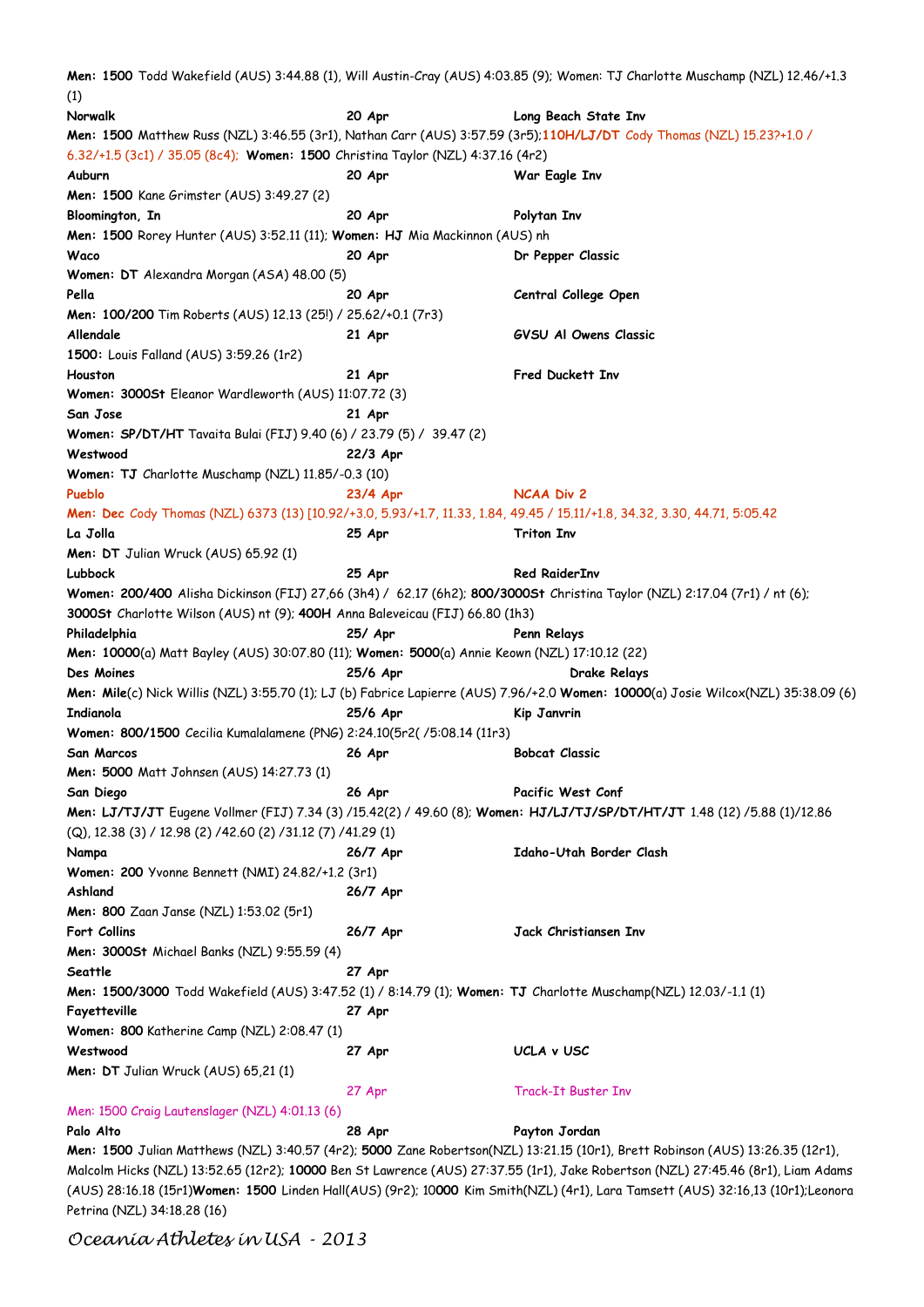| Ithaca                                                                                                   | 28 Apr    | <b>Cornell Big Red Invitational</b>                                                                                              |
|----------------------------------------------------------------------------------------------------------|-----------|----------------------------------------------------------------------------------------------------------------------------------|
| Men: TJ Zinzan Fern (NZL) 14.53/+2.5 (2) [14/29/+1.0]                                                    |           |                                                                                                                                  |
| Lynchburg, Va                                                                                            | 01 May    | Liberty qualifier                                                                                                                |
| <b>Men: 1500</b> Alexander Rose (AUS) 3:48.82 (7r3)                                                      |           |                                                                                                                                  |
| Ashland, Oh                                                                                              | 01/3 May  | GLIAC                                                                                                                            |
| Men: 800 Zaan Jamse(NZL) 1:54.25 (2h1), 1:54.37 (7)                                                      |           |                                                                                                                                  |
| Bloomington                                                                                              | 03 May    | <b>Billy Hayes Inv</b>                                                                                                           |
|                                                                                                          |           |                                                                                                                                  |
| Men: 1500 Rorey Hunter (AUS) 3:46.94 (7); Women: HJ Mia Mackinnon (AUS) 1.66 (5)                         |           |                                                                                                                                  |
| Toledo                                                                                                   | 02/3 May  | Toledo Inv                                                                                                                       |
|                                                                                                          |           | Men: 800(b) Brendon Blacklaws (NZL) 1:51.12 (1); 1500(b) Terefe Ejigu (NZL) 3:58.38 (6), DT(a) Alex Rose (SAM) 57.44 (1)         |
| University Park, Pa                                                                                      | 03 May    | Jim Thorpe Open                                                                                                                  |
| Men: 800 Ryan Foster (AUS) 1:56.39 (2)                                                                   |           |                                                                                                                                  |
| Eugene                                                                                                   | 03 May    |                                                                                                                                  |
| Men: 200 Kurt Mulcahy (AUS) 21.20/+1.6 (); 3000 Malcolm Hicks (NZL) 8:01.23 (5)                          |           |                                                                                                                                  |
| Waco, Tx                                                                                                 | 03/5 May  | $Big-12$                                                                                                                         |
| Women: DT Alexandra Morgan (ASA) 48.66 (7)                                                               |           |                                                                                                                                  |
| Fort Hays                                                                                                | 03/4 May  | <b>MIAA</b>                                                                                                                      |
|                                                                                                          |           | Women: 100H(b,c) /Hep (a,b) Zoe Sharplin (AUS) 14.24/+2.8 (1h3), 13.99/+1.5 (3) /5069w (1) [14.10/+1.5, 1.58, 12.17, 25.74/+3.7, |
| 5.44/+5.6, 39.16, 2:40.54]                                                                               |           |                                                                                                                                  |
| Princeton, NJ                                                                                            | 04 May    | <b>Ivy League</b>                                                                                                                |
| Men: JT Zinzan Fern 14.19 (12); Women: HT Julia Ratcliffe (NZL) 66.51 (1)                                |           |                                                                                                                                  |
|                                                                                                          | 04 May    |                                                                                                                                  |
| Moscow, Id                                                                                               |           |                                                                                                                                  |
| Women: TJ Charlotte Muschamp (NZL) 12.55/+2.5 (11) [12.19/+1.8]                                          |           |                                                                                                                                  |
| West Long Branch, NY                                                                                     | 04 May    | NE Conference                                                                                                                    |
| Women: 800 Katrina Anderson (NZL) 2:15.71 (2h1), 2:15.77(2)                                              |           |                                                                                                                                  |
| Levelland, Tx                                                                                            | 04 May    | SPC Open                                                                                                                         |
| Women: 400 Ana Baleveicau(FIJ) 59.42 (1r2), Alisha Dickinson (FIJ) 62.62 (3r2)                           |           |                                                                                                                                  |
| Council Bluffs                                                                                           | $4/5$ May | Region XI Championships                                                                                                          |
|                                                                                                          |           | Men: 400 Ratitira Narara (FIJ) 48.20 (1rA), Roy Ravana (FIJ) 48.75 (3rA); 5000/30005t Sapolai Yao (PNG) 16:12.09(5)/9:50.80      |
|                                                                                                          |           | (4);110h/400H Wala Gime (PNG) 15.03 (2) /53.96 (2); Women: 800 Cecilia Kumalalamene (PNG) 2:22.88(3); 100H/400H Sharon           |
| Kwarula (PNG) 14.59(1) /62.10 (1)                                                                        |           |                                                                                                                                  |
| Lawrenceville                                                                                            | 4/5 May   | Metro Atlantic                                                                                                                   |
| Men: 5000(b)/3000St(a) Matt Bayley (AUS) 14:32.00 (2)/ 9:03.25 (1)                                       |           |                                                                                                                                  |
| Piscataway                                                                                               | $4/5$ May |                                                                                                                                  |
|                                                                                                          |           | Men: 1500(a,b) Jordan Williamz (AUS) 3:53.57 (1h2), 3:47.33 (2), Julian Oakley (NZL) 4:00.81 (6h1); 5000 Sam McEntee (AUS)       |
| 14:33.37 (5); 10000(a) Dominic Channon (NZL) 29:34.63 (2); Women: 5000(b) Laura Nagel (NZL) 16:25.58 (1) |           |                                                                                                                                  |
|                                                                                                          |           |                                                                                                                                  |
| Vestal, NY                                                                                               | $4/5$ May | America East                                                                                                                     |
|                                                                                                          |           | Women: 1500 (a,b) Olivia Burne (NZL) 4:48.06 (2h1), 4:26.24 (1); 10000 Annie Keown (NZL) 36:58.10 (4) 3000St Laura Rose Donegan  |
| $(AUS)$ 11:00.06 (1)                                                                                     |           |                                                                                                                                  |
| Waco, Tx                                                                                                 | 05 May    | <b>Big 12</b>                                                                                                                    |
| Women: DT Alexandra Morgan (ASA) 48.66 (7)                                                               |           |                                                                                                                                  |
| San Diego                                                                                                | 05 May    |                                                                                                                                  |
| Men: Mile Zane Robertson (NZL) 4:05.51 (8); Women: Mile Zoe Buckman (AUS) 4:30.76 (4)                    |           |                                                                                                                                  |
| Vestal, NY                                                                                               | 04/5 May  |                                                                                                                                  |
| Women: 1500(a,b) Olivia Burne (NZL) 4:48.06 (h), 4:26.24 (1); 10000 Annie Keown (NZL) 36:58.10 (4)       |           |                                                                                                                                  |
| Golden, Co                                                                                               | 07 May    | RMAC                                                                                                                             |
| Men: 1500 Kevin Batt (AUS) 3:50.06 (2)                                                                   |           |                                                                                                                                  |
| Abilene                                                                                                  | 08 May    | Oliver Jackson Twilight                                                                                                          |
| Women: 200 Alisha Dickinson (FIJ) 26.88/+4.1 (4); 400H Ana Baleveicau (FIJ) 66.62 (3)                    |           |                                                                                                                                  |
| Hillsdale                                                                                                |           |                                                                                                                                  |
|                                                                                                          | 09 May    | <b>Charger Classic</b>                                                                                                           |
| Men: 800 Zaan Janse (NZL) 1:52.41 (3)                                                                    |           |                                                                                                                                  |
| Salem, Va                                                                                                | 09 May    | Roanoke/Va Tech Twilight                                                                                                         |
| <b>Men: 1500</b> Alex Rose (AUS) 3:49.91 (1r1)                                                           |           |                                                                                                                                  |
| Akron                                                                                                    | 9/10 May  | Mid-American Conf                                                                                                                |
| <b>Men: 5000(b)/ 10000(a)Terefe Ejigu (NZL) 14:40.13 (2)/30:58.72 (2)</b>                                |           |                                                                                                                                  |
| Easton, Ma                                                                                               | 9/11 May  | <b>NEICAAA</b>                                                                                                                   |
| Women: 3000St Laura Rose Donegan (AUS) 10:36.65 (2)                                                      |           |                                                                                                                                  |
| Lake Charles                                                                                             | 10/2 May  | Southland                                                                                                                        |
|                                                                                                          |           |                                                                                                                                  |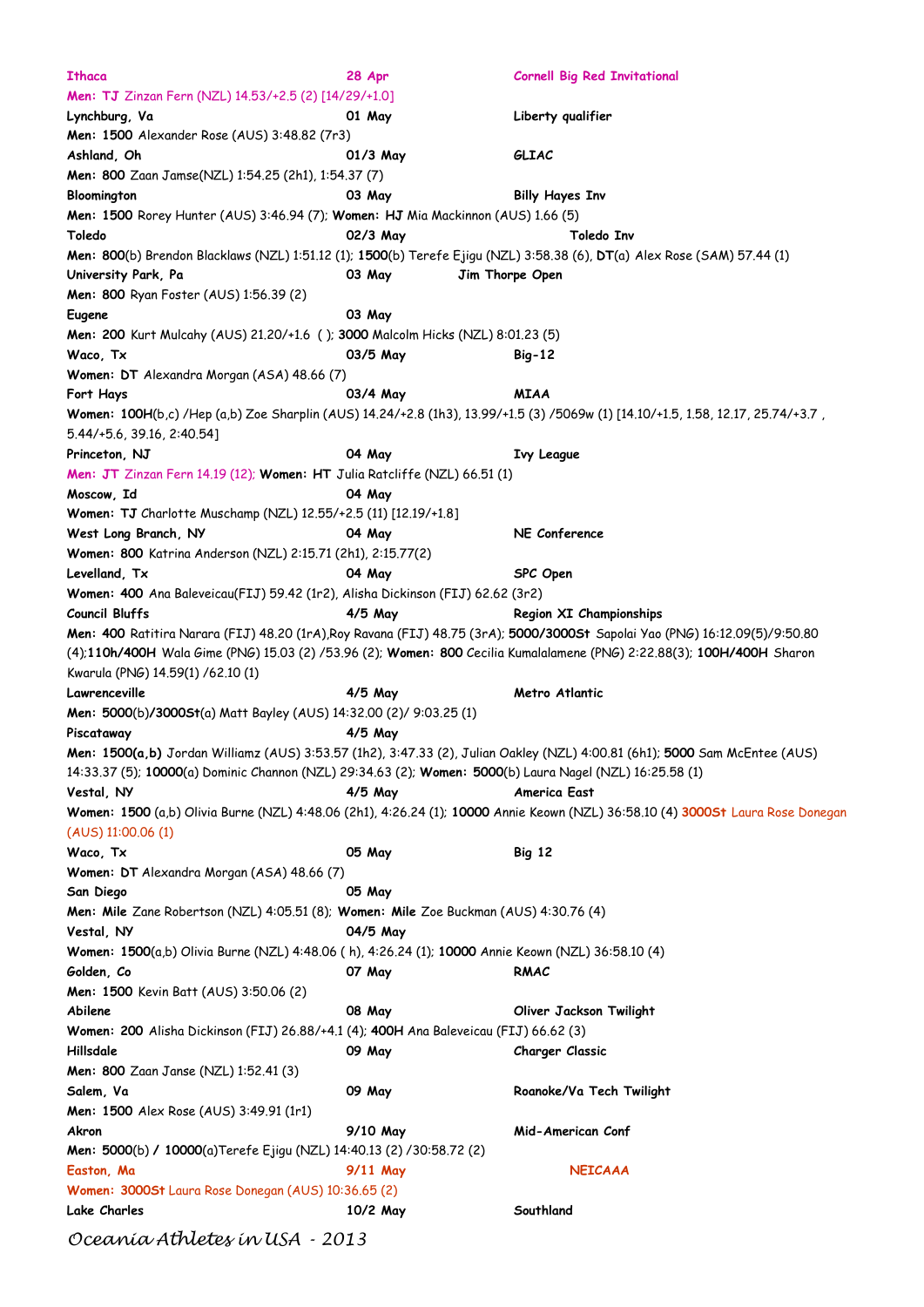|                                                                                                                     |              | <b>Men: 5000/10000</b> (a) Matt Johnsen (AUS) 14:37.13 (2) / 30:20.62 (3); <b>Women 5000</b> b) / 10000(a) Brooke Cassar (AUS) 17:30.24 (1) / |
|---------------------------------------------------------------------------------------------------------------------|--------------|-----------------------------------------------------------------------------------------------------------------------------------------------|
| 36:12.47 (1)                                                                                                        |              |                                                                                                                                               |
| Princeton, NJ                                                                                                       | 10 May       | IC4A                                                                                                                                          |
| <b>Men: 3000St</b> Matt Bayley (AUS) 8:53.61 (5rA)                                                                  |              |                                                                                                                                               |
| Charlottesville                                                                                                     | 10/1 May     | Virginia Challenge                                                                                                                            |
|                                                                                                                     |              | Men: 5000 Alex Rose (AUS) 15:24.11 (17); Women: 800 Linden Hall (AUS) 2:09.28 (8); 1500 Heidi Gregson (AUS) 4:13.86 (3), Hall                 |
| 4:20.38 (12), Olivia Burne (NZL) 4:22.90 (17)                                                                       |              |                                                                                                                                               |
| Las Vegas                                                                                                           | 10/1 May     | Mountain West                                                                                                                                 |
| Men: 5000(b) / 30005t(a) Michael Banks (NZL) 15:15.67 (13)/9:26.37 (8); Women: 400 Yvonne Bennett (NMI) 57.30 (4h1) |              |                                                                                                                                               |
| Houston                                                                                                             | 10/1 May     | Conference USA                                                                                                                                |
|                                                                                                                     |              | Women: 800(a,b) Katherine Camp (NZL) 2:11.04 (1h2), 2:06.38 (1) 5000(b)/10000(a) Josie Wilcox (NZL) 17:12.01 (12) / 36:34.16 (6)              |
|                                                                                                                     |              |                                                                                                                                               |
| Monmouth. Or                                                                                                        | 10/1 May     | GNAC                                                                                                                                          |
| Men: Dec Cody Thomas (NZL) 6392 (10 [10.92, 6.18, 10.99, 1.88, 50.11 / 15.70, 36.74, 3.10, 46.91, 5:01.89]          |              |                                                                                                                                               |
| Miramar                                                                                                             | 10/2 May     | Sunbelt                                                                                                                                       |
|                                                                                                                     |              | Men: 800(b,c) Nathan Carr (AUS) 1:53.93 (h), 1:51.78 (2), Matt Russ (NZL) 1:53.89 (h), 1:52.56 (3); 1500(c) Russ 3:53.07 (3); 5000(c)         |
|                                                                                                                     |              | /30005t(b) James Coleman (AUS) 15:27.76 (12) / 9:16.93 (3); Women: 1500(c) Christina Taylor (NZL) 4:38.26 (6); 5000(c) Charlotte              |
| Wilson (AUS) 17:37.44 (4); 30005t(b) Wilson 10:34.88 (1), Tayler 10:49.98 (3)                                       |              |                                                                                                                                               |
| Allendale, Mi                                                                                                       | 11 May       | GLSULaker Last Chance                                                                                                                         |
| Men: 800 Zaan Janse (NZL) 1:52.68 (1)                                                                               |              |                                                                                                                                               |
| Arlington, Tx                                                                                                       | 11 May       | WAC                                                                                                                                           |
| Men: 5000 Craig Lautenslager (NZL) 15:07.52 (6)                                                                     |              |                                                                                                                                               |
| Los Angeles                                                                                                         | 11/2 May     | <b>PAC-12</b>                                                                                                                                 |
|                                                                                                                     |              | Men: 400(a,b) Steven Solomon (AUS) 47.13 (2h4), 46.12 (3), 1500(a,b) Todd Wakefield (AUS) 3:42.93 (2h2),3:41.83 (2); SP(a)/DT(b)              |
| Julian Wruck(AUS) 17.01(5)/ 65.41 (1); Women: HJ Charlotte Muschamp (NZL)1.75 (9) / 11.89/+2.6 (10)                 |              |                                                                                                                                               |
| Columbia, Mo                                                                                                        | 11/2 May     | <b>SEC</b>                                                                                                                                    |
|                                                                                                                     |              |                                                                                                                                               |
| <b>Men: 1500</b> (a,b) Kane Grimster (AUS) 3:49.60(3h1),3:52.81 (7)                                                 |              |                                                                                                                                               |
| Columbus, Oh                                                                                                        | 11/2 May     | <b>Big 10</b>                                                                                                                                 |
|                                                                                                                     |              | Men: 1500 Brendan Blacklaws (NZL) 3:49.88(3h1),3:54.54(10), Rorey Hunter (AUS) 3:56.70 (8h3); Women: HJ Mia Mackinnon (AUS)                   |
| 1.69(4)                                                                                                             |              |                                                                                                                                               |
| Clermont, Fl                                                                                                        | 11 May       | NTC Classic                                                                                                                                   |
| Men: LJ Fabrice Lapierre (AUS) 8.04/+1.9 (1)                                                                        |              |                                                                                                                                               |
| Waltham                                                                                                             | 11 May       | New Balance Twilight                                                                                                                          |
| Men: 1500 Julian Oakley(NZL) 3:48.13 (5); Women: 5000 Kim Smith (NZL) 15:02.56 (1)                                  |              |                                                                                                                                               |
| Swarthmore                                                                                                          | 13 May       |                                                                                                                                               |
| Men: 1500 Sam McEntee (AUS) 3:44.69 (1r1)                                                                           |              |                                                                                                                                               |
| Rock Island, Ill                                                                                                    | 17 May       | Augustana Twilight                                                                                                                            |
| <b>Men: DT</b> Alex Rose (SAM) 59.83 (2)                                                                            |              |                                                                                                                                               |
| Eagle Rock                                                                                                          | 17 May       | Oxy High Performance                                                                                                                          |
|                                                                                                                     |              | Men: 1500 Daniel Clark (AUS) 3:41.86 (8rA). James Kaan (AUS) 3:38.23 (2rC), Craig Huffer (AUS) 3:42.27 (9rC),: 5000 Ben St                    |
| Lawrence (AUS) 13:18.81 (3); Women: 800 Selma Kajan (AUS) 2:03.64 (5rB); 1500 Zoe Bateman (AUS) 4:05.91 (7)         |              |                                                                                                                                               |
| Hutchinson, Ks                                                                                                      | 17/8 May     |                                                                                                                                               |
|                                                                                                                     |              | Juco                                                                                                                                          |
|                                                                                                                     |              | Men: 400 Ratutira Narara (FIJ) 49.21 (5h4), 110H Wala Gime (PNG) 14.63/+4.4 (5h1); 400H Roy Ravana 53.25 (2h4). Gime 53.80                    |
|                                                                                                                     |              | (4h2); 3000St Sapolai Yao (PNG) 9:52.97 (9); Women: 100H/400H Sharon Kwarula (PNG) 14.10/+2.9 (4h2). 14.08/+2.5 (5) / 61.96 (1h1),            |
| 61.37 (4) 400H Ana Baleveicau (FIJ) 67.72 (6h3) [all day a except finals of hurdles]                                |              |                                                                                                                                               |
| Pueblo, Co                                                                                                          | 23/5 May     | NCAA Div II                                                                                                                                   |
| Women: Hep (a,b) Zoe Sharplin (AUS) 5161 (3) [14.05/+1/5, 1.60, 12.58, 25.81/-1.7, 5.35/-1/7, 39.08, 3:34.85]       |              |                                                                                                                                               |
| Greensboro, NC                                                                                                      | 23/5 May     | NCAA East                                                                                                                                     |
|                                                                                                                     |              | Men: 1500(a) Sam McEntee (AUS) 3:47.37 (1h2), 3:48.06 (4s2), Jordan Williamz (AUS) 3:47.95 (2h3), 3:48.15 (6s2), Rorey Hunter                 |
|                                                                                                                     |              | (AUS) 3:48.63 (11h4); Women: 1500(a) Linden Hall (AUS) 4:19.70 (6h2), 4:19.55 (4s2), HT(b) Julia Ratcliffe (NZL) 63.04 (4)                    |
| Austin                                                                                                              | 23/5 May     | NCAA West                                                                                                                                     |
|                                                                                                                     |              | Men: 400(a,b) Steven Solomon (AUS) 46.75 (2h4), 46.59 (4s2), 1500(a) Todd Wakefield (AUS) 3:47.31 (1h1), 3:50.39 (8s1), Matt Russ             |
|                                                                                                                     |              | (NZL) 3:57.11 (9h3); DT(A) Julian Wruck (AUS) 63.95 (1); Women: 800 (a,b) Katherine Camp (NZL) 2:07.83 (2h1), 2:10.29 (8s2); DT(b)            |
| Alexandra Morgan (ASA) 49.73                                                                                        |              |                                                                                                                                               |
| Windsor, Ont Canada                                                                                                 | $25$ May     | Windsor Open                                                                                                                                  |
|                                                                                                                     |              | Men: 800 Craig Huffer (AUS) 1:51.91 (6); 1500(b) Dallas Bowden (NZL) 3:45.52 (1), Craig Huffer (AUS) 3:48.25 () Women: 1500(a)                |
|                                                                                                                     |              |                                                                                                                                               |
| Nikki Hamblin (NZL) 4:31.46 (1)<br>Eugene                                                                           |              |                                                                                                                                               |
|                                                                                                                     | 31 May 1 Jun | Prefontaine                                                                                                                                   |